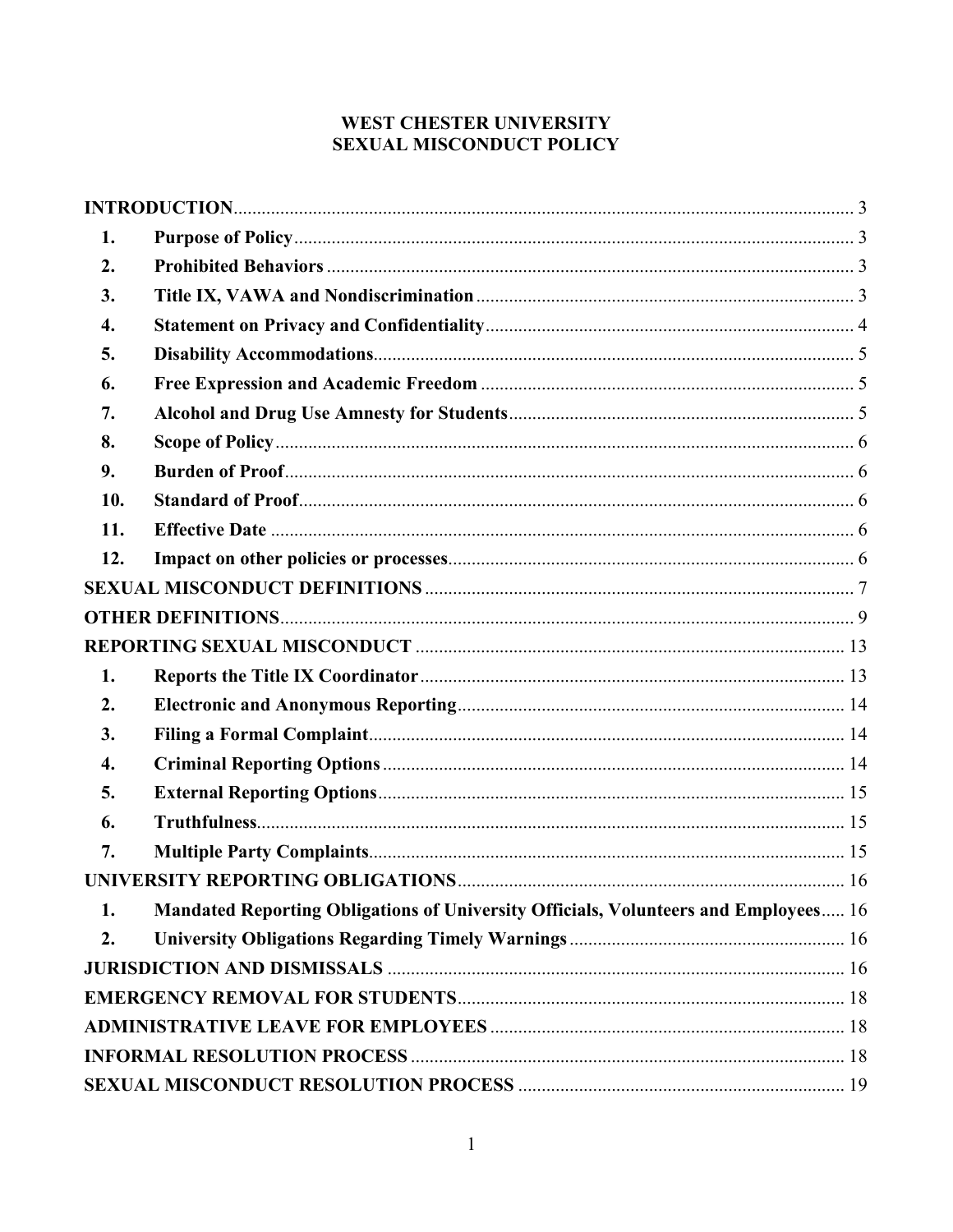<span id="page-1-0"></span>

| 1.         |                                                                              |  |
|------------|------------------------------------------------------------------------------|--|
| 2.         |                                                                              |  |
| 3.         | Determining Jurisdiction and Mandatory Dismissal for Certain Allegations  20 |  |
| 4.         |                                                                              |  |
| 5.         |                                                                              |  |
| 6.         |                                                                              |  |
| 7.         |                                                                              |  |
|            | A.                                                                           |  |
|            | <b>B.</b>                                                                    |  |
| 8.         |                                                                              |  |
|            | A.                                                                           |  |
|            | <b>B.</b>                                                                    |  |
|            | $\mathbf{C}$ .                                                               |  |
|            | D.                                                                           |  |
|            | E.                                                                           |  |
|            | F.                                                                           |  |
|            | G.                                                                           |  |
| 9.         |                                                                              |  |
|            | A.                                                                           |  |
|            | <b>B.</b>                                                                    |  |
|            | $\mathbf{C}$ .                                                               |  |
| 10.        |                                                                              |  |
|            | A.                                                                           |  |
|            | <b>B.</b>                                                                    |  |
|            | $\mathbf{C}$ .                                                               |  |
| 11.        | Disciplinary Sanctions Against Employees, Officials and Volunteers  29       |  |
|            | A.                                                                           |  |
|            | <b>B.</b>                                                                    |  |
|            |                                                                              |  |
| 12.<br>13. |                                                                              |  |
|            |                                                                              |  |
|            |                                                                              |  |
|            |                                                                              |  |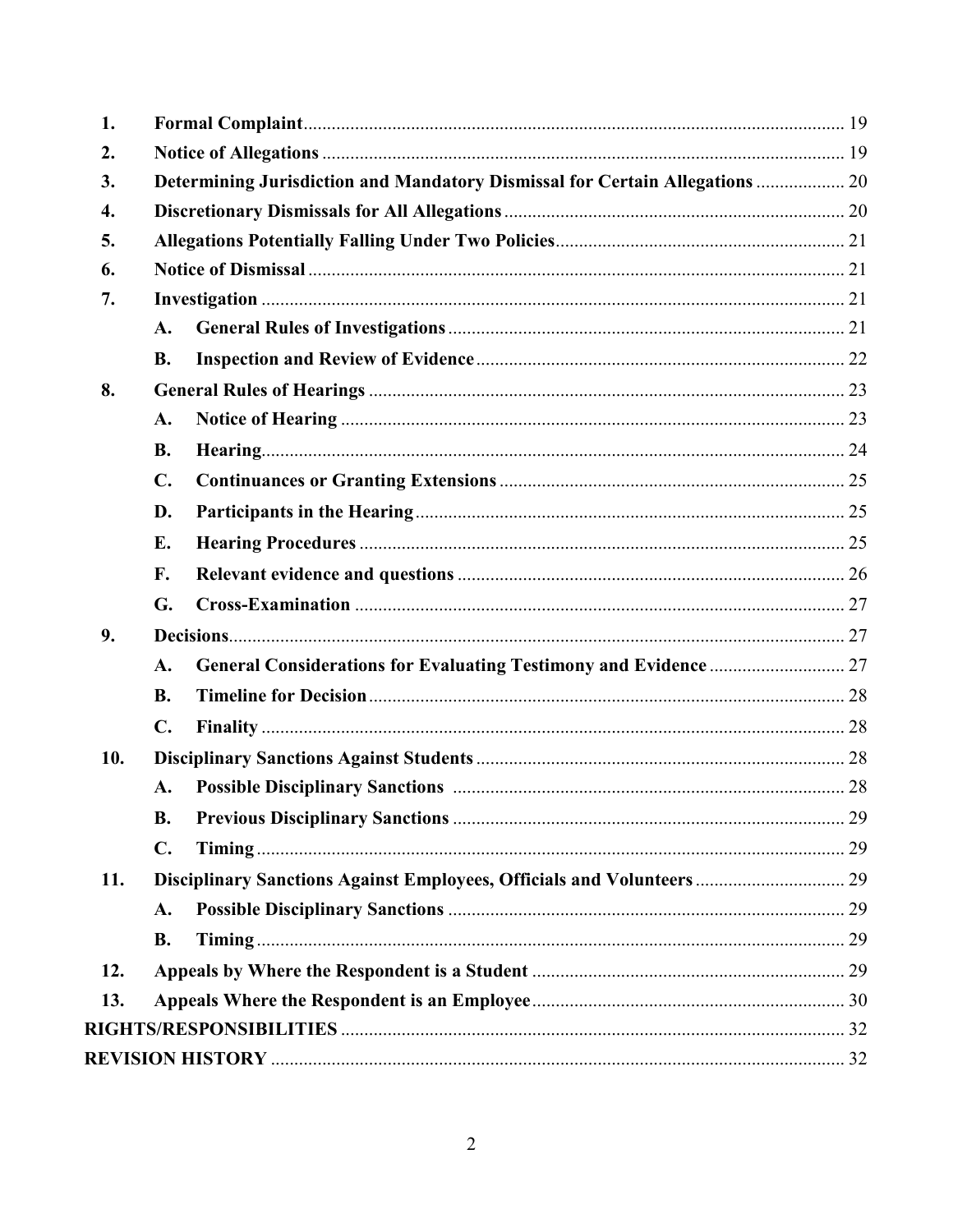#### **INTRODUCTION**

#### <span id="page-2-0"></span>**1. Purpose of Policy**

Title IX of the Education Amendments of 1972 prohibits any person in the United States from being discriminated against on the basis of sex in seeking access to any educational program or activity receiving federal financial assistance. The U.S. Department of Education, which enforces Title IX, has long defined the meaning of Title IX's prohibition on sex discrimination broadly to include various forms of sexual harassment and sexual violence that interfere with a student's ability to equally access educational programs and opportunities.

On May 19, 2020, the U.S. Department of Education issued a Final Rule under Title IX of the Education Amendments of  $1972<sup>1</sup>$  $1972<sup>1</sup>$  that:

- Defines the meaning of "sexual harassment" (including forms of sex-based violence) that are reflected in the definitions of Regulatory Quid Pro Quo, Regulatory Hostile Environment Sexual Harassment, Regulatory Dating Violence, Regulatory Domestic Violence, Regulatory Sexual Assault and Regulatory Stalking included as Regulatory Prohibited Conduct under this Policy
- Addresses how the University must respond to reports of misconduct falling within the definitions of Regulatory Prohibited Conduct under this Policy, and
- Mandates a grievance (or resolution) process the University must follow before issuing disciplinary sanctions against a person accused of Regulatory Prohibited Conduct under this Policy.

In addition to federal legislative requirements, Act 16 of [2](#page-2-4)019<sup>2</sup> of the General Assembly of Pennsylvania requires all postsecondary institutions in the Commonwealth of Pennsylvania to adopt a clear, understandable written policy on sexual harassment and sexual violence that informs victims of their rights under federal and state law, including the crime victims bill of rights.

#### <span id="page-2-1"></span>**2. Prohibited Behaviors**

The University prohibits all Sexual Misconduct Violations, as defined in this Policy. This prohibited conduct can affect all genders, gender identities and sexual orientations. Some of these prohibited forms of conduct may also be crimes under Pennsylvania or federal law.

The University will promptly and equitably respond to all reports of sexual misconduct in order to eliminate the misconduct, prevent its recurrence, and redress its effects on any individual or the community.

### <span id="page-2-2"></span>**3. Title IX, VAWA and Nondiscrimination**

The University prohibits any form of discrimination or harassment on the basis of sex, race, color, age, religion, national or ethnic origin, sexual orientation, gender identity or expression, pregnancy, marital

<span id="page-2-3"></span><sup>&</sup>lt;sup>1</sup> The full text of the Final Rule and its extensive Preamble is available here:<http://bit.ly/TitleIXReg>

<span id="page-2-4"></span><sup>&</sup>lt;sup>2</sup> The text of Act 16 of 2019 is available here:<https://bit.ly/3f7DAr6>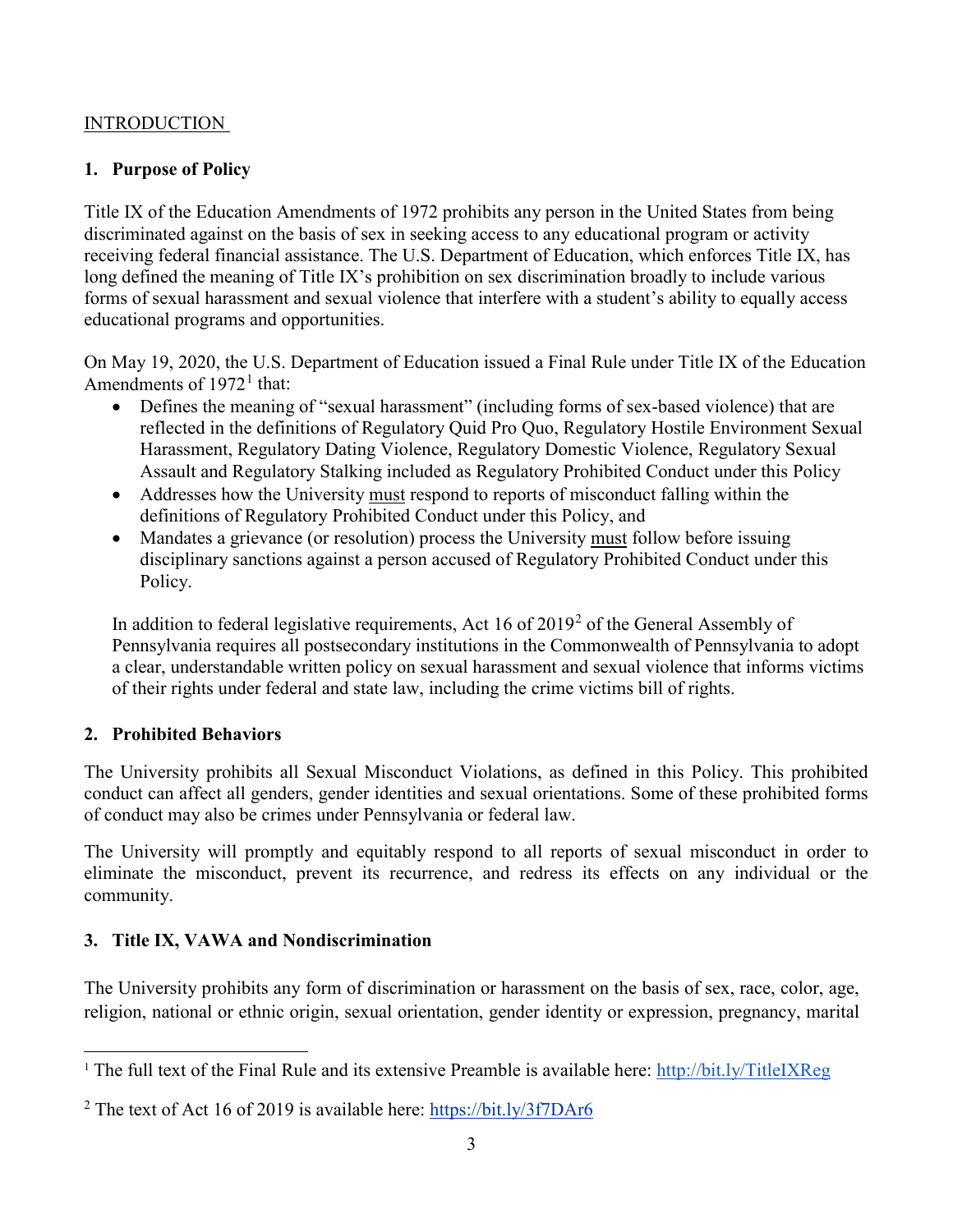or family status, medical condition, genetic information, veteran status, or disability in any decision regarding admissions, employment, or participation in a University program or activity in accordance with the letter and spirit of federal, state, and local non-discrimination and equal opportunity laws, such as Titles VI and VII of the Civil Rights Act of 1964, Title IX of the Education Amendments of 1972, the Age Discrimination in Employment Act, the Americans with Disabilities Act and ADA Amendments Act, the Equal Pay Act, and the Pennsylvania Human Relations Act.

The University also complies with the Jeanne Clery Disclosure of Campus Security Policy and Campus Crimes Statistics Act, as amended by the Violence Against Women Act (VAWA). Title IX prohibits retaliation for asserting or otherwise participating in claims of sex discrimination. VAWA imposes additional duties on universities and colleges to investigate and respond to reports of sexual assault, stalking, and dating or domestic violence, and to publish policies and procedures related to the way these reports are handled. The University has designated the Title IX Coordinator with assistance of the Deputy Title IX Coordinators, to coordinate the University's compliance with Title IX and VAWA and to respond to reports of violations. The University has directed the Compliance and Database Coordinator to work with the West Chester University Department of Public Safety to coordinate the University's compliance with the VAWA-related Clery reporting requirements.

### <span id="page-3-0"></span>**4. Statement on Privacy and Confidentiality**

The University is committed to protecting the privacy of all individuals involved in a report of sexual misconduct. Every effort will be made to protect the privacy interests of all individuals involved. Privacy, confidentiality and privilege have distinct meanings under this Policy.

Privacy generally means that information related to a report of sexual misconduct will only be shared with a limited circle of individuals, including individuals who "need to know" in order to assist in the review, investigation, or resolution of the report or to deliver resources or support services. While not bound by confidentiality or privilege, these individuals will be discreet and respect the privacy of all individuals involved in the process. All participants in an investigation of sexual misconduct under this Policy, including Advisors and Witnesses, will be informed that privacy helps enhance the integrity of the investigation and protect the privacy interests of the parties, however, nothing in this Policy is intended to impose restraints on a party's ability to discuss the allegations under investigation or to gather and present evidence as part of the resolution process.

Certain individuals are designated as having confidentiality. For reports made to employees designated with having confidentiality, the University will respect the reporting party's expectations of privacy to the extent permissible by law while still ensuring compliance with other reporting obligations. For example, reports involving minors are subject to mandatory reporting requirements. Individuals designated as having confidentiality are required to report the nature, date, time and general location of an incident to the Title IX coordinator. Individuals designated as having confidentiality will not share other information with the Title IX Coordinator or any other employee of the University without the express permission of the disclosing party. Individuals designated as having confidentiality can provide information about the University and off-campus resources, support services and other options. As noted above, because of the confidential nature of these resources, disclosing information to or seeking advice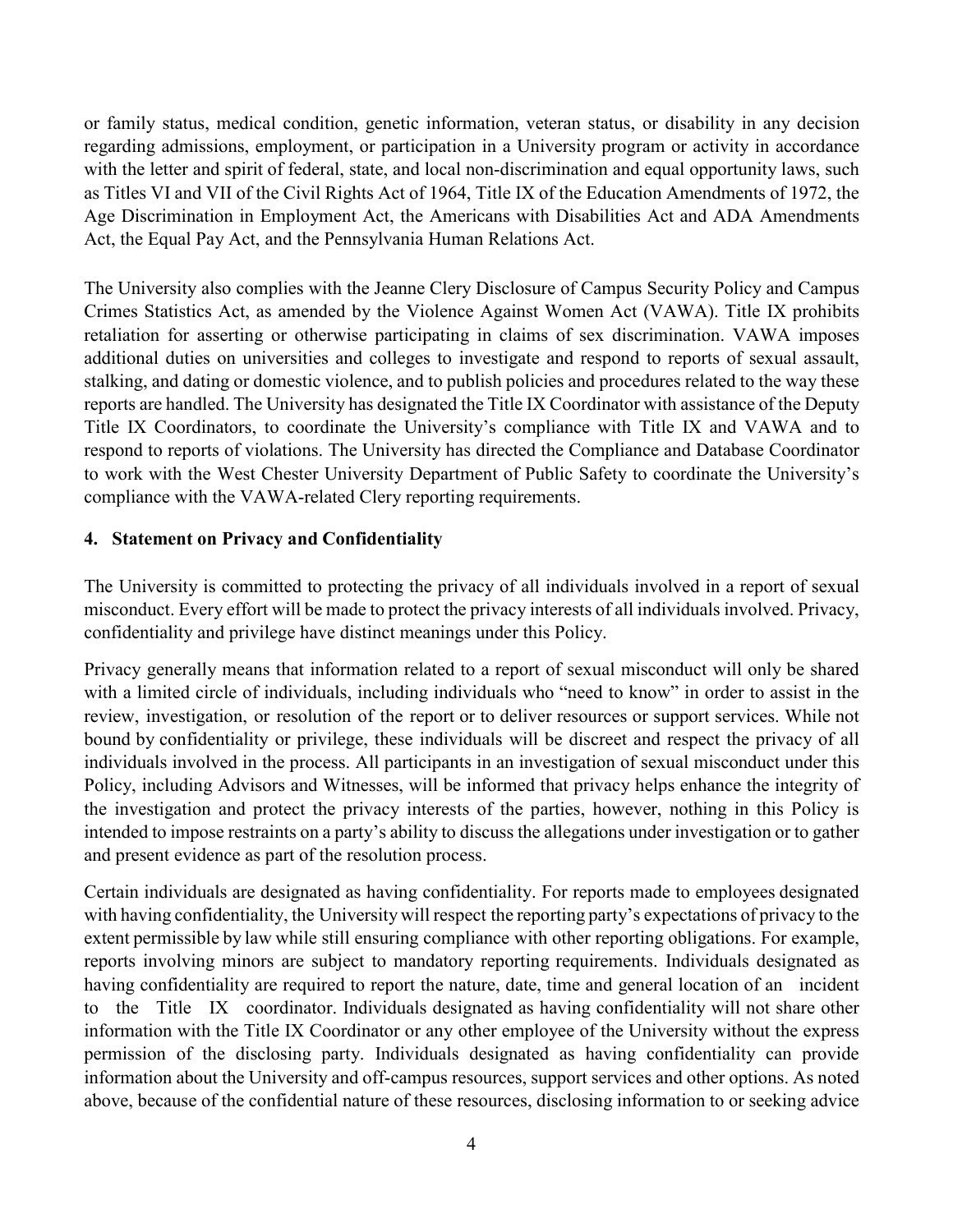from a confidential resource does not constitute a report or Formal Complaint to the University and will not result in a response or intervention by the University. A person consulting with a confidential resource may decide to make a report to the University and/or law enforcement. This includes **Student Health** [Services.](http://www.wcupa.edu/_services/studentHealthServices)

Communication with certain individuals may be privileged by operation of law and reports made to these individuals will not be shared with the University Title IX Coordinator or law enforcement except in very limited situations, such as when failure to disclose the information would result in imminent danger to the individual or to others or as otherwise required by law. This includes the [Counseling & Psychological](http://www.wcupa.edu/_services/counselingCenter)  [Services Center](http://www.wcupa.edu/_services/counselingCenter) and the [West Chester University Community Mental Health Center.](https://www.wcupa.edu/.../psyD/mentalHealthServices)

All University proceedings are conducted in compliance with the requirements of the Family Educational Rights and Privacy Act (FERPA), the Clery Act, Title IX of the Education Amendments of 1972 ("Title IX"), Violence Against Women Act (VAWA), state and local law, and University policy. No information will be released from such proceedings, except as required or permitted by law and University policy.

The University may share non-identifying information about reports received in aggregate form, including data about outcomes and Disciplinary Sanctions.

### <span id="page-4-0"></span>**5. Disability Accommodations**

This Policy does not alter any obligations of the University under federal disability laws including the Americans with Disabilities Act of 1990, and Section 504 of the Rehabilitation Act of 1973. Parties may request reasonable accommodations for disclosed disabilities to the Title IX Coordinator at any point before or during the resolution process that do not fundamentally alter the process. The Title IX Coordinator will not affirmatively provide disability accommodations that have not been specifically requested by the Parties, even where the Parties may be receiving accommodations in other University programs and activities.

### <span id="page-4-1"></span>**6. Free Expression and Academic Freedom**

The University is firmly committed to free expression and academic freedom and to creating and maintaining a safe, healthy, and harassment-free environment for all members of its community. Sexual misconduct, including retaliation, against members of the University is not protected expression nor the proper exercise of academic freedom. The University will consider principles of free expression and academic freedom in the investigation of reports of sexual misconduct or retaliation that involve an individual's statements or speech.

## <span id="page-4-2"></span>**7. Alcohol and Drug Use Amnesty for Students**

The health and safety of every student at the University is of utmost importance. The University recognizes that students who have been drinking and/or using drugs (whether such use is voluntary or involuntary) at the timesexual misconduct occurs may be hesitant to report such incidents due to fear of potential consequences for their own conduct. The University strongly encourages students to report incidents of sexual misconduct. A witness to or individual who experience sexual misconduct, acting in good faith, who discloses any incident of sexual misconduct to University officials or law enforcement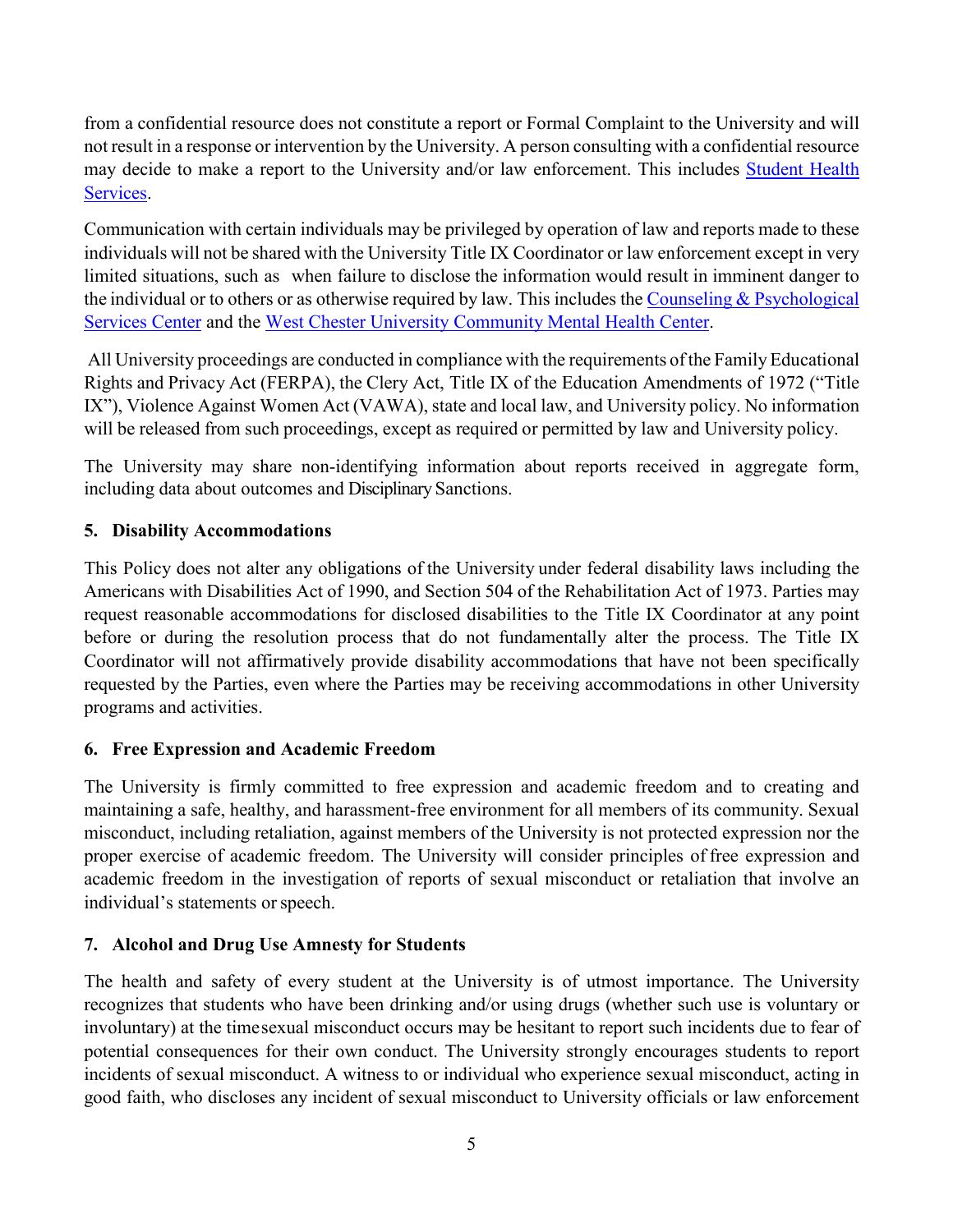will not be sanctioned under the University's Student Code of Conduct for violations of alcohol and/or drug use policies occurring at or near the time of the incident(s) of sexual misconduct. The University may require the individual attend an approved alcohol or drug education program and without assessing any charges for such program. Amnesty does not preclude or prevent action by police or other legal authorities pursuant to relevant state or federal criminal statutes.

### <span id="page-5-0"></span>**8. Scope of Policy**

This policy applies to all on campus and off-campus conduct that is likely to have a substantial adverse effect on any member of the University community. There is no time limit for reporting allegations of sexual misconduct, however, the University strongly encourages the prompt reporting of sexual misconduct to allow the University to respond promptly and effectively. If the reported Respondent is not a member of the University community or is no longer associatedwith the University at the time of the report or at the time a resolution process is initiated, the University may be unable to investigate or take disciplinary action and may be required to dismiss the Formal Complaint for a lack of jurisdiction. See the Jurisdiction and Dismissals section.

Please see the Reporting Sexual Misconduct section below for more information on how and where to report misconduct, discrimination and/or harassment, or to file a Formal Complaint.

### <span id="page-5-1"></span>**9. Burden of Proof**

The burden of proof refers to who has the responsibility of showing a violation has occurred. It is always the responsibility of the University to satisfy the burden of proof. The Respondent does not have the burden to prove that a violation did not occur. Respondents may decide not to share their side of the story or may decide not to participate in an investigation or hearing. This does not shift the burden of proof away from the University and does not indicate responsibility. Additionally, Decision-Maker(s) shall not make an adverse inference against a Respondent for the Respondent's refusal to participate in an investigation or hearing, nor will Respondent's refusal to participate result in increased sanctions if the Respondent is found responsible for the violation(s).

### <span id="page-5-2"></span>**10. Standard of Proof**

Consistent with requirements set forth in the Pennsylvania Code pertaining to student disciplinary due process requirements, the University will use the preponderance of the evidence standard in investigations of formal complaints alleging sexual misconduct violations under this Policy. This means that the individual(s) charged with making a finding must determine whether it is more likely than not that a violation of the Policy occurred.

### <span id="page-5-3"></span>**11. Effective Date**

Based on the Final Rule, this Policy will be effective August 14, 2020.

### <span id="page-5-4"></span>**12. Impact on other policies or processes**

As used in this Policy, sexual misconduct may also encompass criminal conduct under Pennsylvania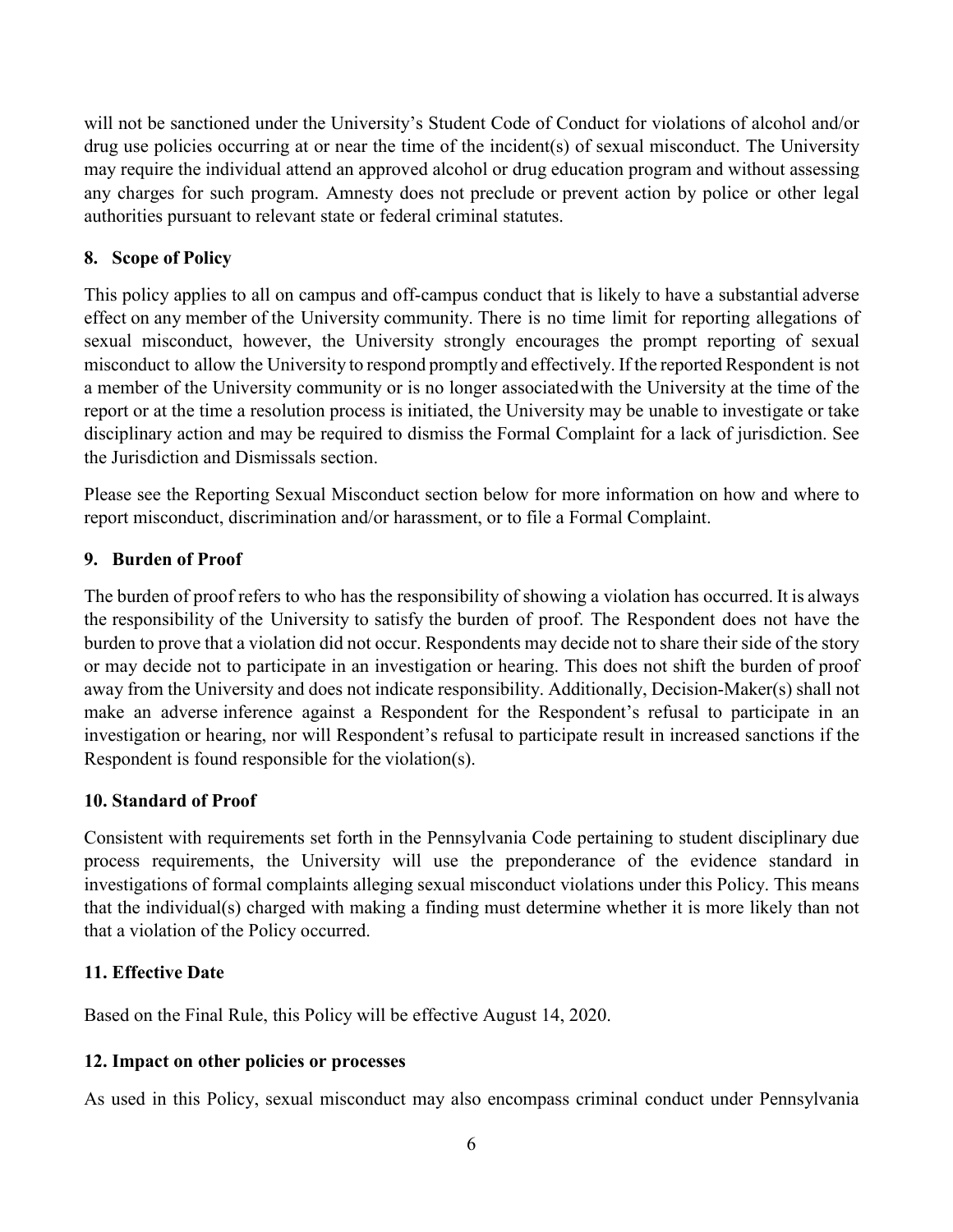and/or federal law. Additionally, sexual misconduct under this Policy may result in civil and/or administrative or legal consequences.

### <span id="page-6-0"></span>**SEXUAL MISCONDUCT DEFINITIONS**

**1. Dating Violence** – (as defined in the Violence Against Women Act (VAWA) amendments to the Clery Act) includes any violence committed by a person: (A) who is or has been in a social relationship of a romantic or intimate nature with the Complainant; and (B) where the existence of such a relationship shall be determined based on a consideration of the following factors: (i) the length of the relationship; (ii) the type of relationship; and (iii) the frequency of interaction between the persons involved in the relationship. Dating violence includes, but is not limited to, sexual or physical abuse or the threat of such abuse. Dating violence does not include acts covered under the definition of Domestic Violence.

Dating Violence is categorized as Regulatory when it occurs in the United States, within an Education Program or Activity and when the Complainant is participating or seeking to participate in an Education Program or Activity at the time of the filing of the complaint. Otherwise, Dating Violence will be categorized as Non-Regulatory.

**2. Domestic Violence** – (as defined in the VAWA amendments to the Clery Act), includes any violence committed by a current or former spouse or intimate partner of the Complainant, by a person with whom the Complainant shares a child in common, by a person who is cohabitating with or has cohabitated with the Complainant as a spouse or intimate partner, by a person similarly situated to a spouse of the Complainant under Pennsylvania's domestic or family violence laws or by any other person against an adult or youth Complainant who is protected from that person's acts under the domestic or family violence laws of Pennsylvania.

Domestic Violence is categorized as Regulatory when it occurs in the United States, within an Education Program or Activity and when the Complainant is participating or seeking to participate in an Education Program or Activity at the time of the filing of the complaint. Otherwise, Domestic Violence will be categorized as Non-Regulatory.

- **3. Retaliation** Any action, directly or through others, which is aimed to deter a reasonable person from reporting sexual misconduct or participating in an investigation or hearing or action that is done in response to such activities. This includes but is not limited to intimidation, threats, coercion, or discrimination against any individual (A) for the purpose of interfering with any right or privilege secured by Title IX of the Education Amendments of 1972 or its implementing regulations; or (B) because the individual has made a report or complaint, testified, assisted, or participated or refused to participate in any manner in an investigation, proceeding or hearing under this Policy. A finding of retaliation under this Policy is not dependent on a finding that the underlying sexual misconduct occurred.
- **4. Sexual Assault** (As defined in the Clery Act) This includes any sexual act directed against another person, without the Consent of the Complainant, including instances where the Complainant is incapable of giving Consent. Sexual Assault may be one of the following categories: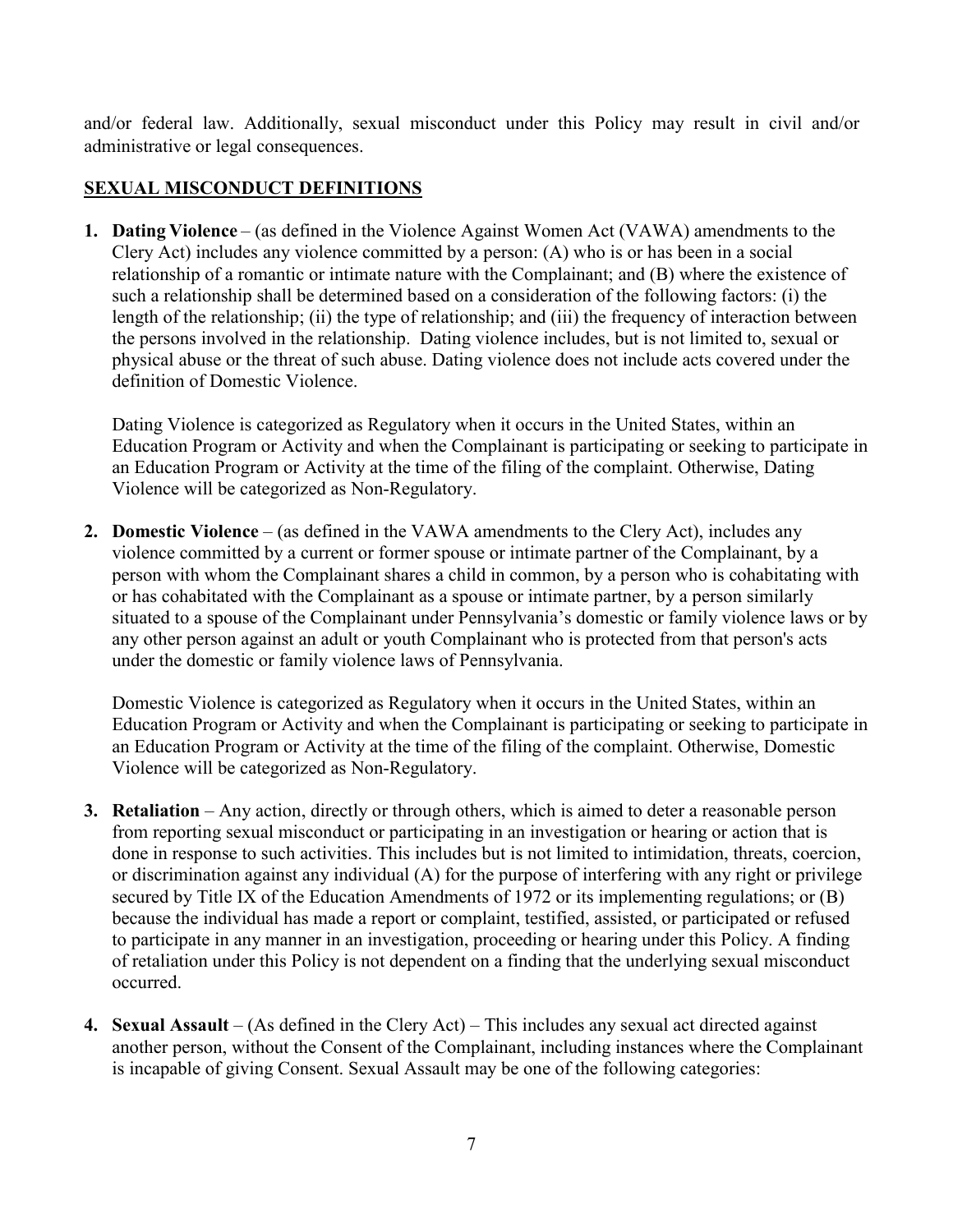- A. **Sexual Penetration Without Consent** Any penetration of the mouth, sex organs, or anus of another person, however slight by an object or any part of the body, when Consent is not present. This includes performing oral sex on another person when Consent is not present.
- B. **Sexual Contact Without Consent** Knowingly touching or fondling a person's genitals, breasts, buttocks, or anus, or knowingly touching a person with one's own genitals or breasts, when Consent is not present. This includes contact done directly or indirectly through clothing, bodily fluids, or with an object. It also includes causing or inducing a person, when Consent is not present, to similarly touch or fondle oneself or someone else.
- C. **Statutory Sexual Assault** The age of consent for sexual activity in Pennsylvania is 16. Minors under the age of 13 cannot consent to sexual activity. Minors aged 13-15 years old cannot consent to sexual activity with anyone who is 4 or more years older than they are at the time of the activity. Minors aged 16 years of age or older can legally consent to sexual activity, as long as the other person does not have authority over them as defined in Pennsylvania's institutional sexual assault statute<sup>[3](#page-7-0)</sup>.

Sexual Assault is categorized as Regulatory when it occurs in the United States, within an Education Program or Activity and when the Complainant is participating or seeking to participate in an Education Program or Activity at the time of the filing of the complaint. Otherwise, Sexual Assault will be categorized as Non-Regulatory.

- **5. Sexual Exploitation** Engaging in sexual behaviors directed toward or involving another person or use of another person's sexuality for purposes of sexual gratification, financial gain, personal gain or personal advantage when Consent is not present. This includes, but is not limited to, the following actions, including when they are done via electronic means, methods or devices:
	- A. Sexual voyeurism or permitting others to witness or observe the sexual or intimate activity of another person without that person's Consent;
	- B. Indecent exposure or inducing others to expose private or intimate parts of the body when Consent is not present;
	- C. Recording or distributing information, images or recordings of any person engaged in sexual or intimate activity in a private space without that person's Consent;
	- D. Prostituting another individual; or
	- E. Knowingly exposing another individual to a sexually transmitted disease or virus without that individual's knowledge; and
	- F. Inducing incapacitation for the purpose of making another person vulnerable to nonconsensual sexual activity.
- **6. Regulatory Prohibited Conduct** For purposes of this Policy, the term includes the defined violations of Regulatory Quid Pro Quo, Regulatory Hostile Environment Sexual Harassment, Regulatory Dating Violence, Regulatory Domestic Violence, Regulatory Sexual Assault and

<span id="page-7-0"></span><sup>&</sup>lt;sup>3</sup> The text of Chapter 31 of the Pennsylvania Crimes Code is available here<https://bit.ly/305G9pu>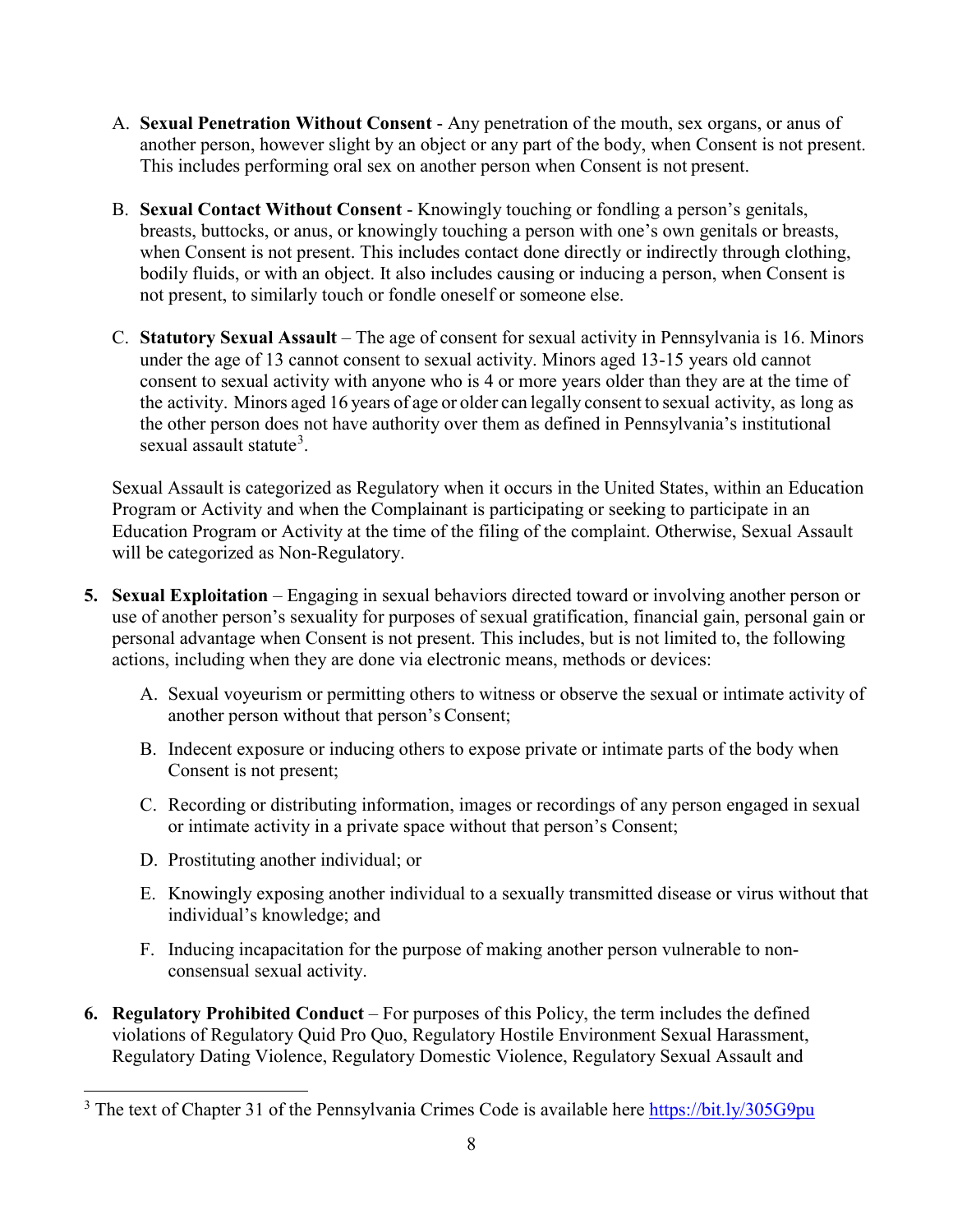Regulatory Stalking.

- **7. Regulatory Quid Pro Quo Sexual Harassment** An Employee conditioning the provision of aid, benefit or service of the University on an individual's participation in unwelcome sexual conduct.
- **8. Non-Regulatory Quid Pro Quo Sexual Harassment** An Official, Volunteer or Student conditioning the provision of aid, benefit or service of the University on the individual's participation in unwelcome sexual conduct.
- **9. Regulatory Hostile Environment Sexual Harassment** Unwelcome conduct, on the basis of sex, that a reasonable person would determine is so severe, pervasive, and objectively offensive that it effectively denies a person equal access to the University's Education Program or Activity.
- **10. Non-Regulatory Hostile Environment Sexual Harassment** Unwelcome conduct, on the basis of sex, that a reasonable person would determine is sufficiently severe, pervasive, and objectively offensive that it unreasonably interferes with, limits, or deprives an individual from participating in or benefitting from any educational, employment, social or residential program in offered connection with the University.
- **11. Stalking** (as defined in the VAWA amendments to the Clery Act) means engaging in a course of conduct directed at a specific person that would cause a reasonable person to—
	- A. fear for their safety or the safety of others; or
	- B. suffer substantial emotional distress.

A course of conduct is when a person engages in two or more acts that include, but are not limited to, acts in which the person directly, indirectly, or through third parties, by any action, method, device, or means, follows, monitors, observes, surveys, threatens, or communicates to or about a person in a prohibited way, or interferes with a person's property.

Stalking includes the concept of cyberstalking, in which electronic media such as the Internet, social networks, blogs, cell phones, texts, email or other similar devices or forms of contact are used to pursue, harass, or to make unwelcome contact with another person in an unsolicited fashion.

Stalking is categorized as Regulatory when it occurs in the United States, within an Education Program or Activity and when the Complainant is participating or seeking to participate in an Education Program or Activity at the time of the filing of the complaint. Otherwise, Stalking will be categorized as Non-Regulatory.

## <span id="page-8-0"></span>**OTHER DEFINITIONS**

- **1. Advisor** An individual who may be present to provide support to a Party throughout an investigation and/or hearing.
	- A. Advisors may accompany a Party to any meeting or hearing they are required or eligible to attend, but may not speak for the Party, except for the purposes of cross-examination.
	- B. Each party is responsible for coordinating and scheduling with their choice of Advisor.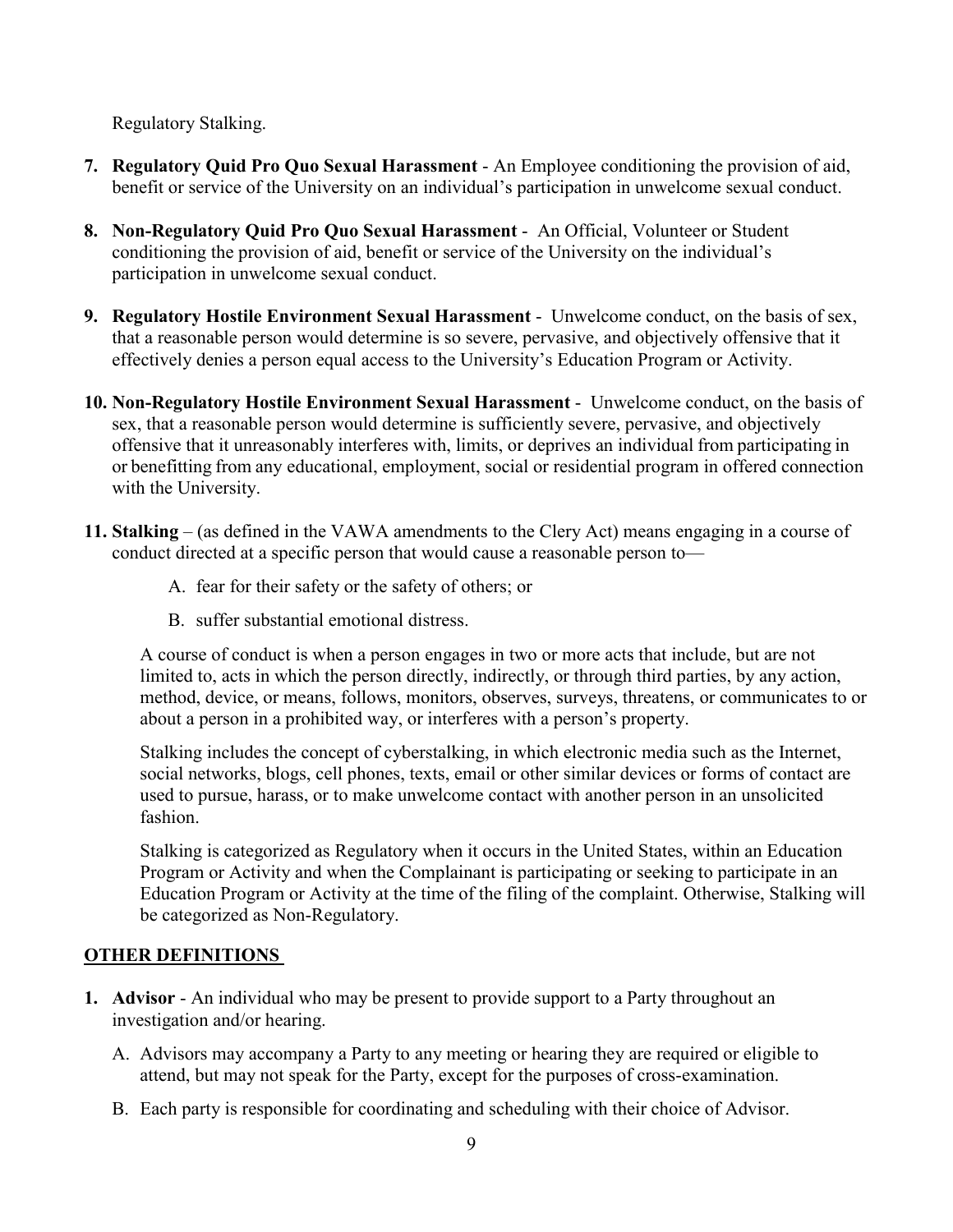- C. The Advisor may be an attorney or a union representative when applicable.
- D. If a party does not have an Advisor of choice present for a hearing, the University will appoint an Advisor for the limited purposes of conducting cross-examination.
- E. If a Party does not attend the hearing, the Party's Advisor may appear and conduct crossexamination on the Party's behalf.
- F. If neither a Party nor their Advisor appear at the hearing, the University will provide an Advisor to appear on behalf of the non-appearing Party for the limited purposes of conducting crossexamination.
- G. The Advisor is not prohibited from having a conflict of interest or bias in favor of or against a Party, nor is the Advisor prohibited from being a Witness in the Sexual Misconduct Resolution Process.
- **2. Appeals Officer** The individual or individuals with the authority under law or otherwise appointed by the University to decide appeals. The Appeals Officer will be free of conflict of interest and bias, and will not serve as the Investigator, Title IX Coordinator, Advisor to any Party or a Decision Maker in the same matter.
- **3. Complainant** An individual who has reported being or is alleged to be subjected to conduct that could constitute covered sexual misconduct as defined under this Policy.
- **4. Consent** A knowing and voluntary agreement to engage in specific sexual activity at the time of the activity communicated through clear actions and/or words that are mutually understood.

In order to be valid, Consent must be active, present and ongoing.

Consent is not present when it is the result of coercion, intimidation, force, or threat of harm.

Consent is not present when an individual is incapacitated due to alcohol, drugs, or sleep, or otherwise without capacity to provide Consent due to intellectual or other disability or other condition. Consent can be withdrawn at any time and consent to one form of sexual activity is not necessarily consent to other forms of sexual activity.

When alcohol is involved, incapacitation is a state beyond drunkenness or intoxication. When drug use isinvolved, incapacitation is a state beyond being under the influence of or impaired by the use of the drug. Alcohol and other drugs impact each individual differently. Determining whether an individual is incapacitated requires an individualized determination. When determining whether a person has the capacity to provide Consent, the University will consider whether a sober, reasonable person in the same position knew or should have known that the other party could or could not consent to the sexual activity.

When determining whether Consent has been provided, all the circumstances of the relationship between the parties will be considered.

**5. Decision Maker** – The individual or individuals appointed by the University to render a decision on a Formal Complaint that goes to a hearing. Also known as Hearing Officer. The Decision Maker(s)/Hearing Officer(s) will be free of conflict of interest and bias, and will not serve as the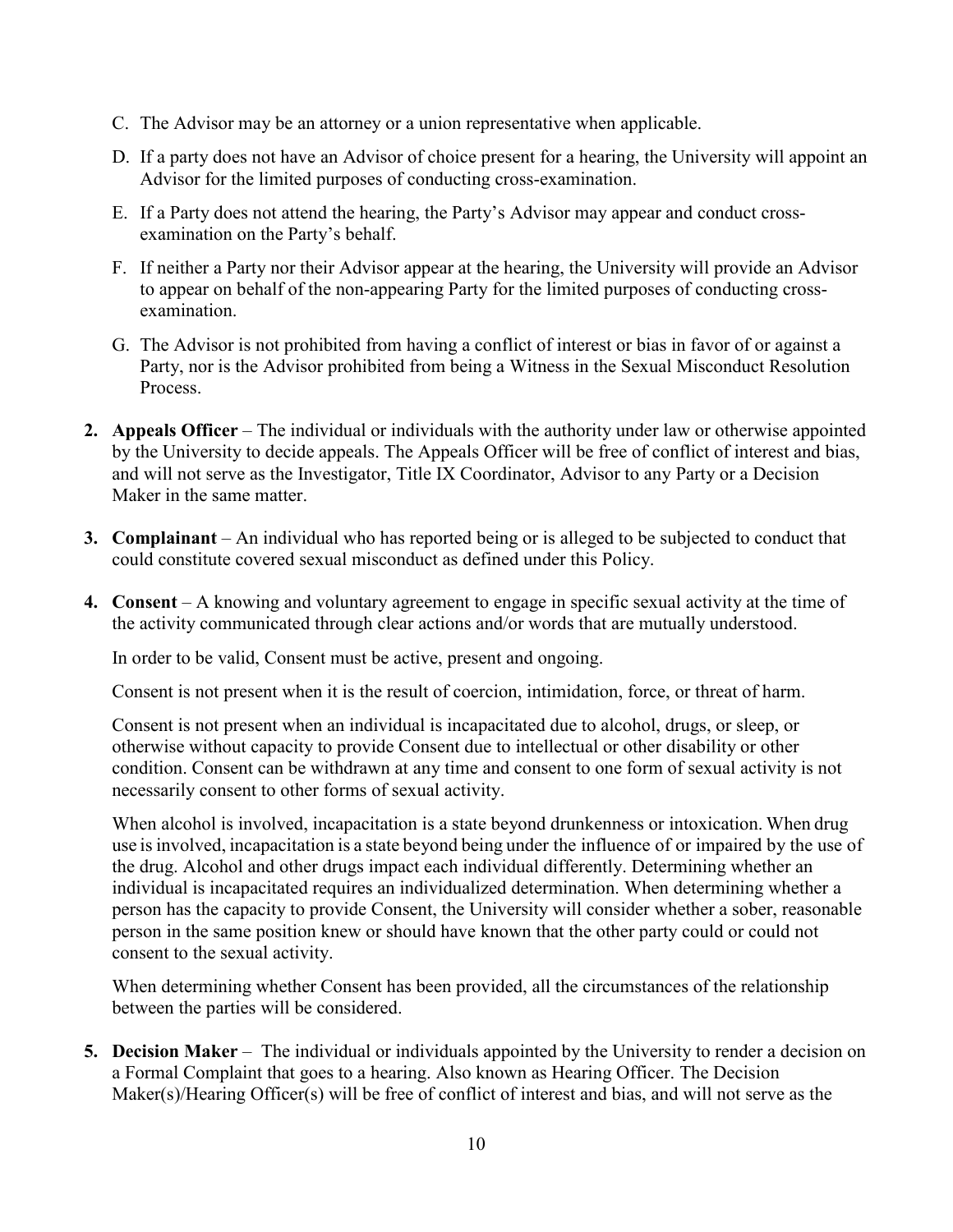Investigator, Title IX Coordinator, an Advisor to any Party or Appeals Officer in the same matter.

- **6. Disciplinary Sanction** The penalty imposed on an individual for violating this Policy. For Students, Disciplinary Sanctions are subject to applicable University/System policies, up to and including expulsion from the University. For Employees, Disciplinary Sanctions are subject to applicable collective bargaining agreement or University/System policies, up to and including separation from employment. For Officials or Volunteers, this may include the removal or the request for removal of the Official or Volunteer from their respective position.
- **7. Education Program or Activity** For purposes of this Policy, the term "Education Program or Activity" includes any activity that occurs in, on or within:
	- A. Any on-campus premises;
	- B. Any off-campus premises the University has substantial control over. This includes buildings or property owned or controlled by a recognized student organization or a recognized affiliated entity.
	- C. Computer and internet networks, digital platforms, and computer hardware or software owned or operated by, or used in the operations of the University's programs and activities over which the University has substantial control.
- **8. Employee** An individual who is employed by the State System (either at a State System University or in the Office of the Chancellor) including, but not limited to, faculty members, coaches, staff, managers and student employees.
- **9. Final Rule** The Final Rule issued on May 19, 2020 by the U.S. Department of Education under Title IX of the Education Amendments of 1972
- **10. Formal Complaint** means a document, including an electronic submission, filed by a Complainant with a signature or other indication that the Complainant is the person filing the Formal Complaint, or signed by the Title IX Coordinator, alleging sexual misconduct against a Respondent and requesting initiation of the process set forth in this Policy to investigate the allegation of sexual misconduct.
- **11. Hearing Officer** A University employee or graduate student who is appointed by the University, trained and authorized to with the information presented in a conduct meeting or University hearing. The Hearing Officer, referred to as the Decision Maker(s)/Hearing Officer(s) will be free from conflict of interest and bias, and will not serve as the Investigator, Title IX Coordinator, Advisor to any Party or Appeals Officer in the same matter.
- **12. Investigator** The Title IX Coordinator or the individual designated by the Title IX Coordinator to perform an investigation under this Policy. The Investigator may not have a conflict of interest or bias for or against an individual party, or for or against complainants or respondents in general. The Investigator may not serve as a Decision Maker, Appeals Officer or Advisor to any Party in the same matter.
- **13. Notice of Allegations** The written notice the Title IX Coordinator or designee is required to provide to the Parties following receipt of a Formal Complaint. See Notice of Allegations section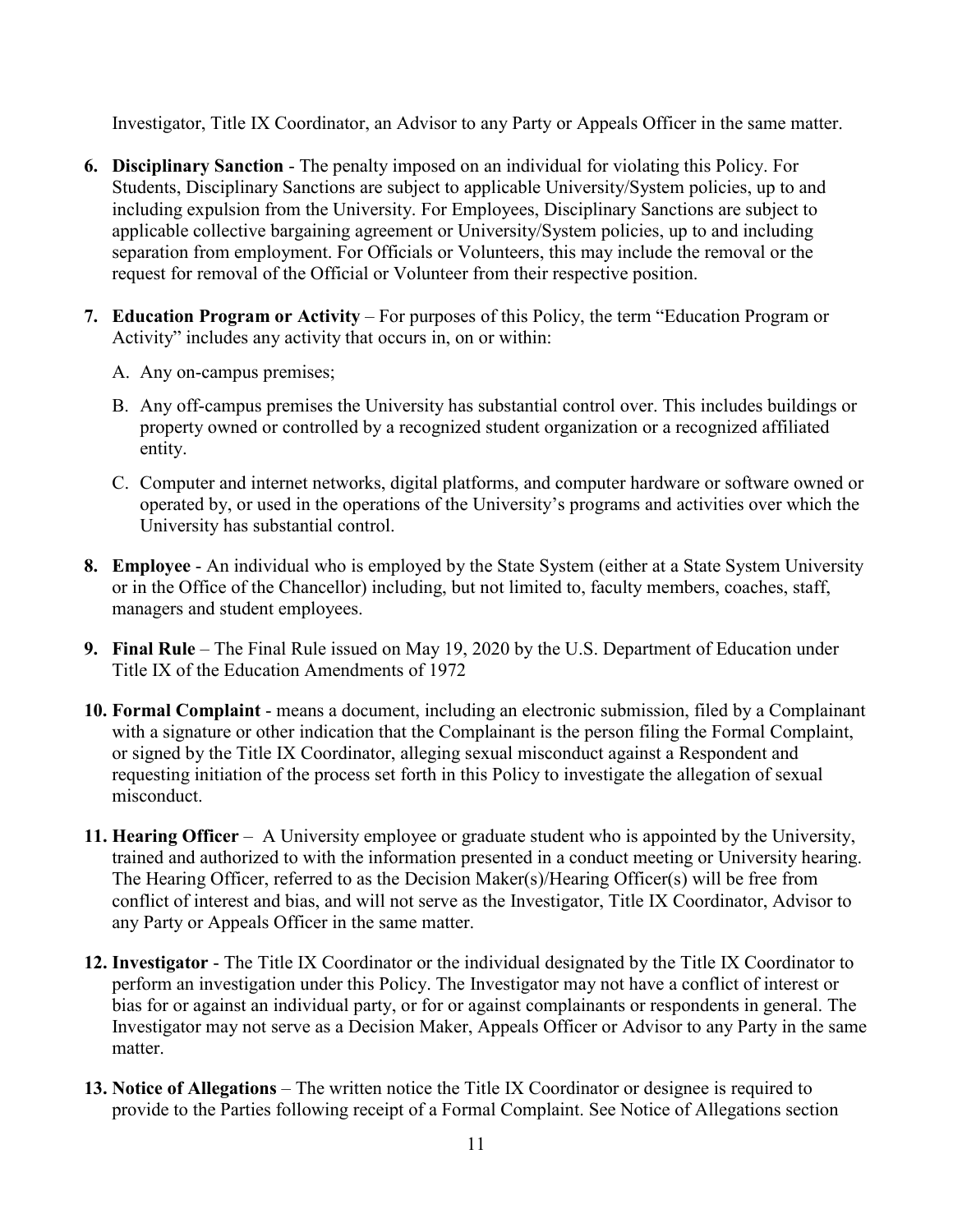below.

- **14. Notice of Hearing** The written notice required to be provided to the Parties prior to the hearing. See Notice of Hearing section below.
- **15. Official** A member of a Council of Trustees or of the Board of Governors or their respective designees.
- **16. Parties or Party** A term that refers to the Complainant and the Respondent collectively or the Complainant or Respondent individually.
- **17. Respondent** Any individual who has been reported to be the perpetrator of conduct that could constitute sexual misconduct as defined under this Policy.
- **18. Student** Any person: (1) seeking admission to the University through the formal University application process; (2) admitted to the University, (3) eligible to register or schedule for classes, or (4) living in University or University-affiliated residence halls even though they are not enrolled at the University. The term "Student" shall include Employees, Volunteers and Officials where the Employee, Volunteer or Official otherwise meets the enrollment criteria set forth in this definition.
- **19. Supportive Measures** Non-disciplinary and non-punitive individualized services designed to restore or preserve access to the University's Education Programs or Activities without unduly burdening the other Party. Supportive Measures will be offered, as appropriate, to the Complainant or the Respondent, regardless of whether a Formal Complaint is filed. Supportive Measures may include, but are not limited to counseling, extensions of deadlines or other course-related adjustments, modifications of work or class schedules, campus escort services, restrictions on contact between the parties (no contact orders), changes in work or housing locations, leaves of absence, and increased security and monitoring of certain areas of the campus.
- **20. Support Person** Optional in cases of harm and/or sexual misconduct is a person who may be present to provide support to a Party when submitting a report, meetings related to the process and hearings. This person does not participate in any proceeding, nor advise a Party or be a witness in a matter.
- **21. Title IX Coordinator** The individual designated by the University with assistance of the Deputy Title IX Coordinators, to coordinate the University's compliance with Title IX and VAWA and to respond to reports of violations. The Title IX Coordinator may not have a conflict of interest or bias for or against an individual party, or for or against complainants or respondents in general. The Title IX Coordinator may serve as the Investigator of a Formal Complaint. The Title IX Coordinator may serve as the Investigator of a Formal Complaint for Formal Complaints against Respondents who are Employees. The Title IX Coordinator may not serve as a Decision Maker/Hearing Officer or Appeals Officer.
- **22. Volunteer** A recognized volunteer or any individual who represents or acts on behalf of the university or whose actions may bind the university, regardless of whether the individual receives monetary or other compensation. For purposes of this Policy, employees and officials of recognized affiliated entities, ROTC instructors, visiting professors and unpaid camps and conference personnel will be considered volunteers.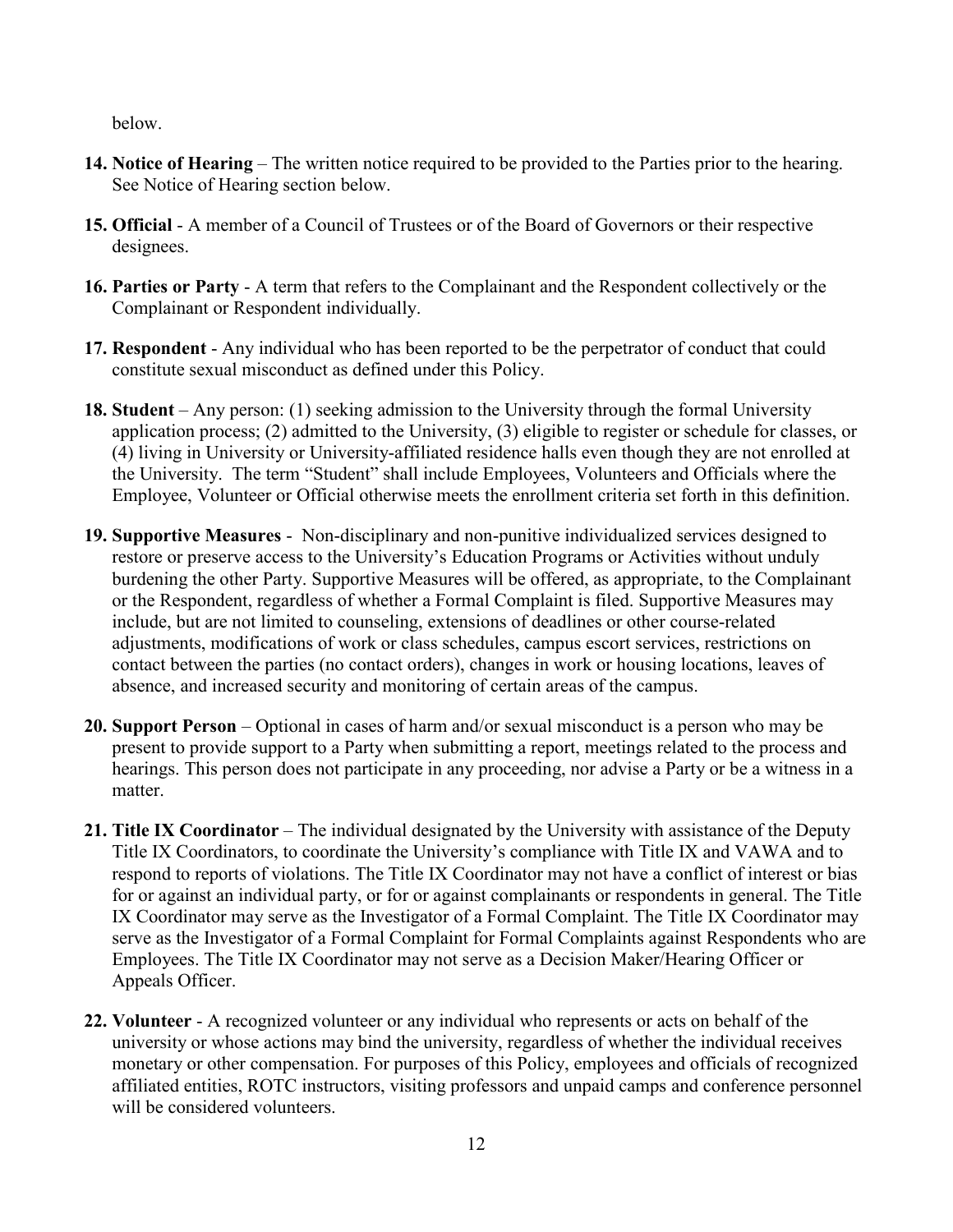**23. Witness** – A person who has knowledge related to specific aspects of a case and may have reported such aspects to the institution.

### <span id="page-12-0"></span>**REPORTING SEXUAL MISCONDUCT**

Any individual, including a third party, may make a report concerning sexual misconduct. Complainants and third-parties are encouraged to report sexual misconduct as soon as possible to allow the University to respond promptly and effectively.

The Title IX Coordinator (or designee) has authority to institute corrective measures for reports of alleged violations of this Policy. Mandated reports to the Title IX Coordinator by Officials, Volunteers and Employees shall not automatically result in corrective measures being instituted. Individuals are encouraged to report sexual misconduct directly to the Title IX Coordinator, through the University's electronic and anonymous reporting systems or by filing a Formal Complaint.

### <span id="page-12-1"></span>**1. Reports the Title IX Coordinator**

Any person may report sex discrimination, including sexual misconduct (whether or not the person reporting is the person alleged to be the person subjected to conduct that could constitute sex discrimination or sexual misconduct), in person, by mail, by telephone, or by electronic mail, using the contact information listed for the Title IX Coordinator, or by any other means that results in the Title IX Coordinator receiving the person's verbal or written report.

Contact Information for the Title IX Coordinator:

Name: Lynn Klingensmith, Esq.

Title: Director for Equity and Compliance, West Chester University

Office Address: 114 W. Rosedale Avenue

Email Address: lklingensmith@wcupa.edu

Telephone Number: 610-436-2433

Such a report may be made at any time (including during non-business hours) by using the telephone number or electronic mail address, or by mail to the office address listed for the Title IX Coordinator.

The University's Title IX Coordinator is trained to work with individuals who report sexual misconduct and have knowledge about resources and services, both on and off campus, including the availability of Supportive Measures.

If a report of misconduct discloses a serious or immediate threat to the campus community, the University will issue a timely warning to the community to protect the health or safety of the community. The timely warning will not include any identifying information about the Complainant.

**PLEASE NOTE**: Title IX Coordinators are not a confidential source of support. While they will address matters reported with sensitivity and will keep your information as private as possible, confidentiality cannot be guaranteed. To speak with an individual designated as having confidentiality, please contact Student Health Services, Counseling & Psychological Services Center or the West Chester University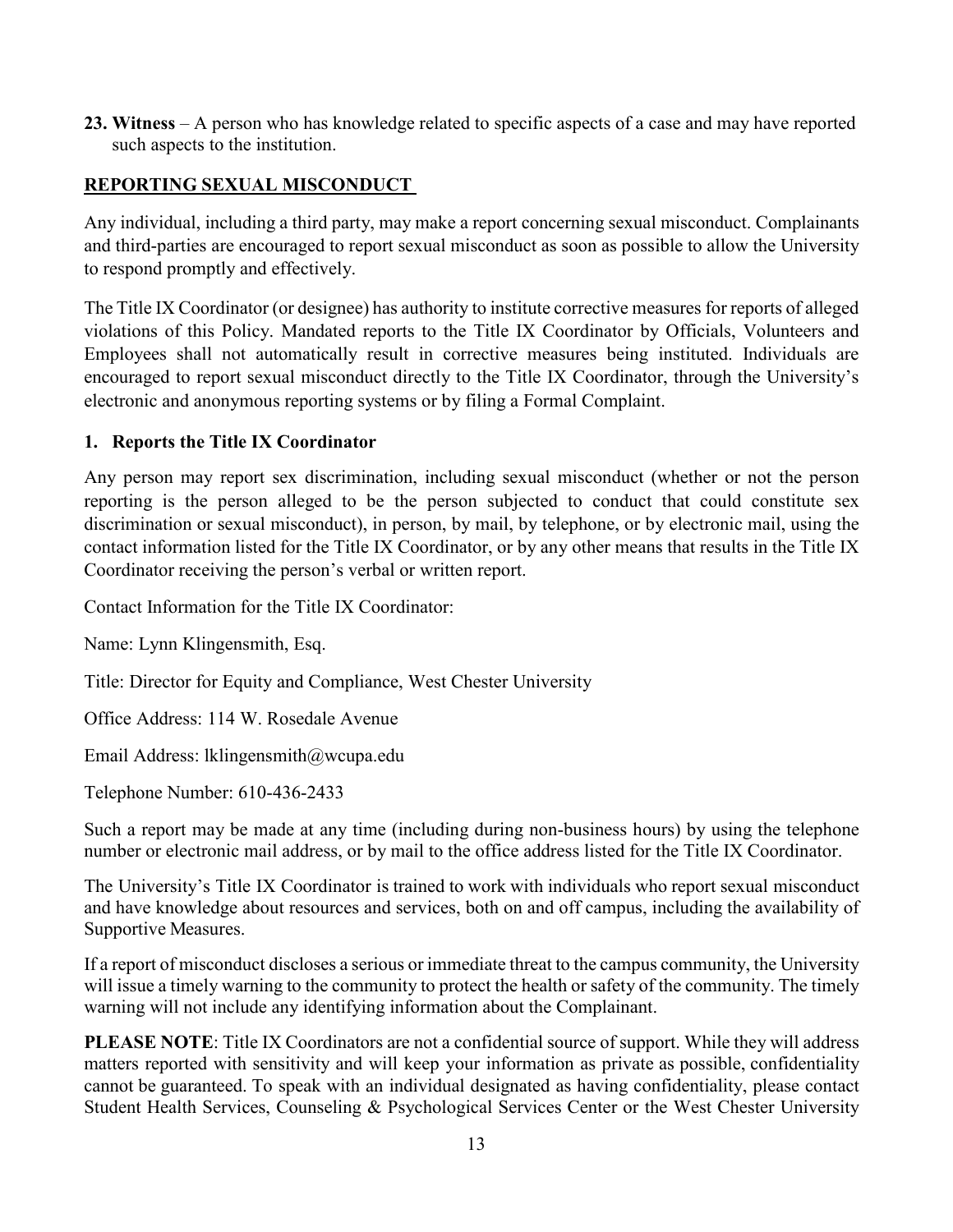Community Mental Health Center.

**PLEASE ALSO NOTE**: Making a report is different from filing a Formal Complaint (see the section titled Filing a Formal Complaint). A report is defined as notification of an incident of sexual misconduct to the Title IX Coordinator or designee by any person. A report may be accompanied by a request for (1) Supportive Measures; (2) no further action; (3) filing a Formal Complaint a request to initiate an informal resolution process; and/or (4) a request to initiate an informal resolution process after filing a Formal Complaint. Filing a Formal Complaint initiates the University's formal investigation process. (See Sexual Misconduct Resolution Process).

## <span id="page-13-0"></span>**2. Electronic and Anonymous Reporting**

You may also file a report about sexual misconduct using the appropriate links below. While anonymous reports are accepted, the University's ability to address misconduct reported anonymously is significantly limited.

Individuals may use this [Sexual Misconduct Reporting Form](https://www.wcupa.edu/_admin/diversityEquityInclusion/sexualmisconduct) to electronically file a report of sexual misconduct with the University.

Individuals may also file a report electronically by email to:  $\frac{fix(\partial)$  weupa.edu

## <span id="page-13-1"></span>**3. Filing a Formal Complaint**

The timeframe for the Sexual Misconduct Resolution Process under this Policy begins with the filing of a Formal Complaint and will be concluded within a reasonably prompt manner, and usually no longer than 90 days after the filing of the Formal Complaint, provided that the Process may be extended for a good reason, as set forth more fully in the Continuances and Granting Extensions section. Appeals may extend the timeframe for resolution.

To file a Formal Complaint, a Complainant must provide the Title IX Coordinator a written, signed complaint describing the facts alleged.

If a Complainant does not wish to make a Formal Complaint, the Title IX Coordinator may determine a Formal Complaint is necessary. The University will inform the Complainant of this decision in writing, and the Complainant need not participate in the process further, but will receive all notices issued under this Sexual Misconduct Resolution Process. **PLEASE NOTE**: The Title IX Coordinator does not lose impartiality solely due to signing a Formal Complaint.

A Complainant who files a Formal Complaint may elect, at any time, to address the matter through the Informal Resolution Process (see the Informal Resolution section below).

## <span id="page-13-2"></span>**4. Criminal Reporting Options**

A Complainant may also seek to initiate a criminal complaint, independent of or parallel with any report made to the University.

West Chester University Police Department

Peoples Building, 690 S. Church Street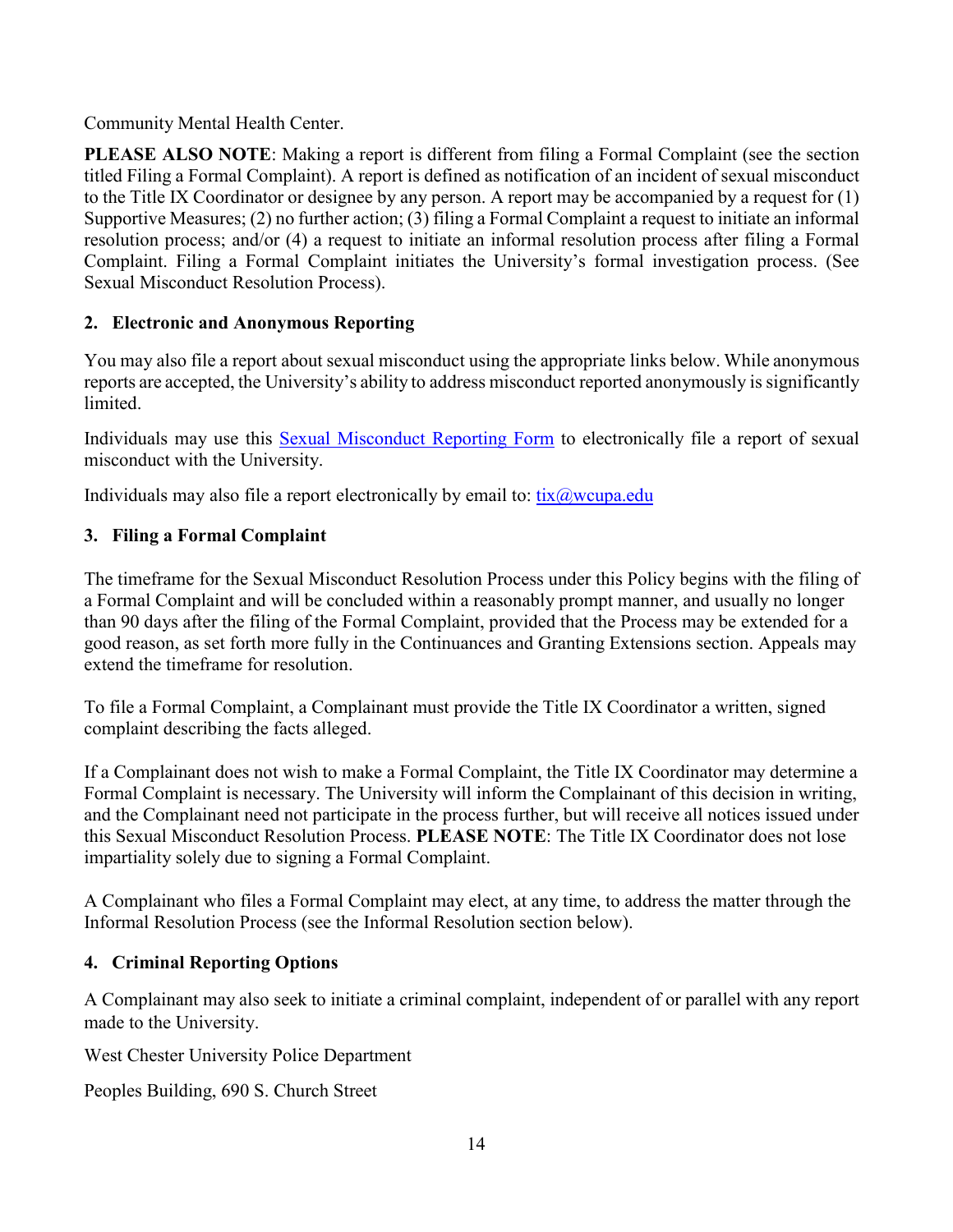West Chester, PA 19383

610-436-3311 or X3311

WCU Police Department can assist in contacting the appropriate police department where the incident took place.

**PLEASE NOTE**: The University's policy, definitions, and burden of proof may differ from Pennsylvania criminal law. Neither law enforcement's decision whether to prosecute, nor the outcome of any criminal prosecution, is determinative of whether sexual misconduct has occurred under this Policy. In cases where there is a simultaneous law enforcement investigation, there may be circumstances when the University may need to temporarily delay its investigation while law enforcement gathers evidence. However, the University will generally proceed with Formal Complaint even during the time of a pending law enforcement investigation.

The University may not be informed of reports made with law enforcement agencies.

## <span id="page-14-0"></span>**5. External Reporting Options**

A person may also file a complaint with the U.S. Department of Education's Office for Civil Rights regarding an alleged violation of Title IX by calling 1-800[-421-3481 : 1-877-521-2172 TTY](mailto:421-3481%20:%201-877-521-2172%20TTY) or emailing [OCR.Philadelphia@ed.gov](mailto:OCR.Philadelphia@ed.gov) or visiting [https://www2.ed.gov/about/offices/list/ocr/complaintintro.html.](https://www2.ed.gov/about/offices/list/ocr/complaintintro.html)

A person may also file a complaint with the Pennsylvania Human Relations Commission by calling 717- 787-9780 for the Harrisburg Regional Office; 412-565- 5395 for the Pittsburgh Regional Office; or 215- 560-2496 for the Philadelphia Regional Office; or by visiting [https://www.phrc.pa.gov/Pages/default.aspx.](https://www.phrc.pa.gov/Pages/default.aspx)

Employees may also file a charge with the Equal Employment Opportunity Commission regarding an alleged violation of Title VII by calling 1-800-669-4000 or visiting [https://www.eeoc.gov/employees/howtofile.cfm.](https://www.eeoc.gov/employees/howtofile.cfm)

The University may not be informed of reports made with external agencies.

## <span id="page-14-1"></span>**6. Truthfulness**

All participants in the reporting and resolution processes have the responsibility to be truthful with the information they share at all stages of the process. A report of a violation under this Policy is not considered a bad faith report merely because the evidence does not ultimately support the allegation. Individuals are prohibited from knowingly making a false report, filing a false Formal Complaint or making misrepresentations. If an investigation results in a finding that a person has willfully filed a bad faith report, filed a false Formal Complaint or made misrepresentations as part of the reporting or resolution process, the person may be subject to appropriate Disciplinary Sanctions under the Code of Conduct in the case of Students or other relevant University policy and collective bargaining agreements in the case of Officials, Employees or Volunteers.

# <span id="page-14-2"></span>**7. Multiple Party Complaints**

The Title IX Coordinator may consolidate Formal Complaints involving multiple parties where the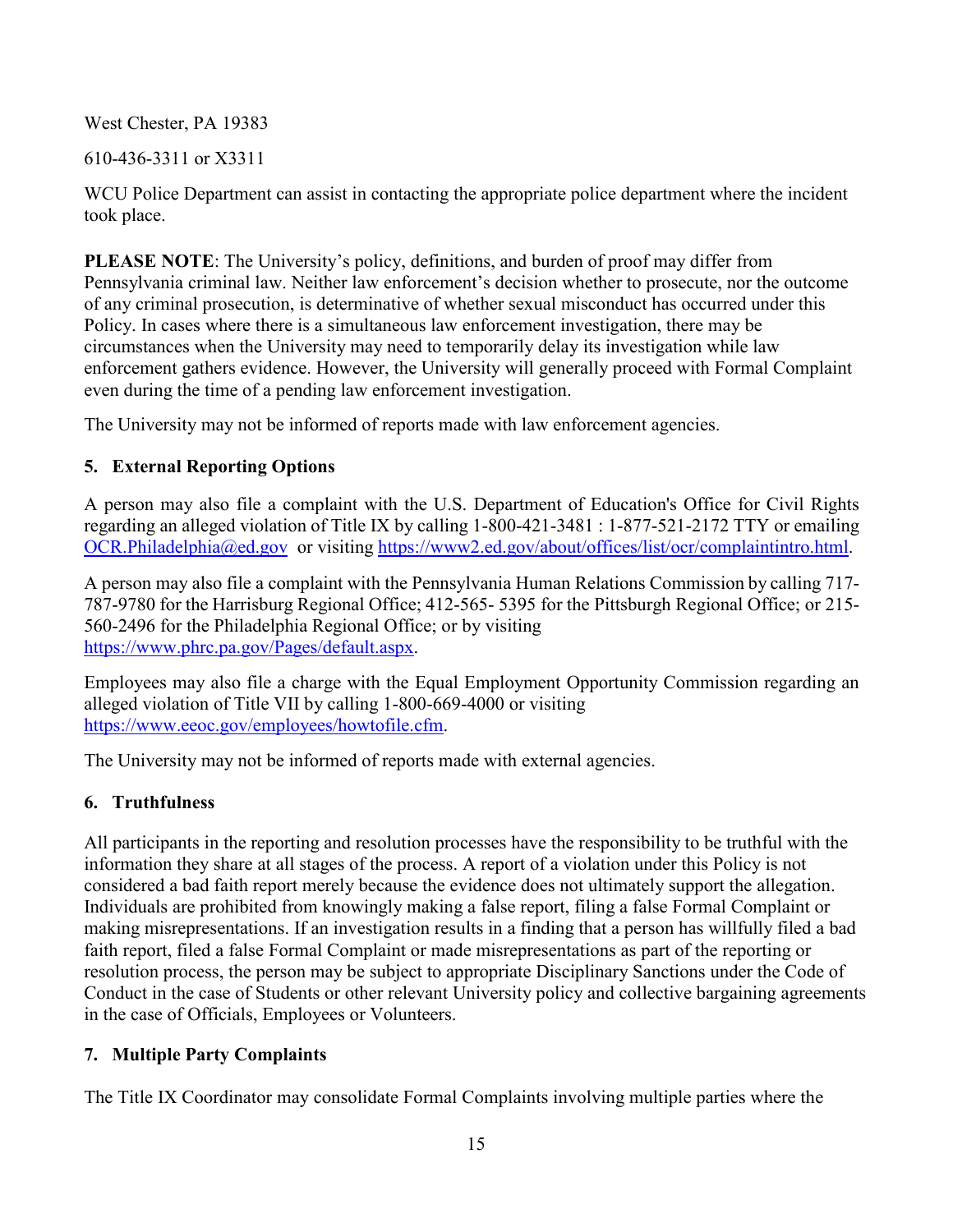allegations of sexual misconduct arise from the same facts or circumstances; in such consolidated matters, the Sexual Misconduct Resolution Process applies to more than one Complainant and/or more than one Respondent, but each party is still an "individual" and not a group or organization. The decision of the Title IX Coordinator to consolidate Formal Complaints is not subject to appeal.

### <span id="page-15-0"></span>**UNIVERSITY REPORTING OBLIGATIONS**

### <span id="page-15-1"></span>**1. Mandated Reporting Obligations of University Officials, Volunteers and Employees**

All University Officials, Volunteers and Employees (including student employees) are obligated to report incidents of sexual misconduct of which they become aware to the Title IX Coordinator/designee, unless: 1) they serve in a role that makes such reports privileged or are recognized as providing a confidential resource (see Statement on Privacy and Confidentiality); or 2) they are a faculty member and learn of the report from a student during a classroom discussion, in a writing assignment for a class, or as part of a University-approved research project.

**PLEASE NOTE**: These reporting exceptions do not apply to reports of sexual misconduct involving an individual who was, or is, a child (a person under 18 years of age) when the abuse allegedly occurred. When a report involves suspected abuse of a child (an individual under the age of 18 at the time of the incident(s) as reported), all the University Employees, Officials and Volunteers are required to notify the University police and the [ChildLine](http://www.dhs.pa.gov/citizens/reportabuse/index.htm) run by the Pennsylvania Department of Human Services (1-800-932- 0313). All other members of the University community are strongly encouraged to report suspected child abuse to law enforcement or the [ChildLine.](http://www.dhs.pa.gov/citizens/reportabuse/index.htm)

University Employees designated as Campus Security Authorities (CSAs) under the Clery Act are required to report certain crimes for federal statistical reporting purposes.

### <span id="page-15-2"></span>**2. University Obligations Regarding Timely Warnings**

Parties reporting Sexual Assault, Domestic Violence, Dating Violence, and/or Stalking should be aware that under the Clery Act, the University must issue timely warnings for reported incidents that pose a serious or continuing threat of bodily harm or danger to members of the campus community. If a report of sexual misconduct discloses a serious or immediate threat to the campus community, the University will issue a timely notification to the community to protect the health or safety of the community. The timely notification will not include any identifying information about the Complainant.

### <span id="page-15-3"></span>**JURISDICTION AND DISMISSALS**

In certain circumstances where violations defined under the Final Rule as Regulatory Prohibited Conduct (Regulatory Quid Pro Quo, Regulatory Hostile Environment Sexual Harassment, Regulatory Dating Violence, Regulatory Domestic Violence, Regulatory Sexual Assault and Regulatory Stalking) do not meet jurisdictional requirements, the University must dismiss those allegations contained in the Formal Complaint.

In certain circumstances the Title IX Coordinator may dismiss a Formal Complaint, or any specific allegations raised in the Formal Complaint at any time during the investigation or hearing.

Any Party may appeal a dismissal determination. See the Determining Jurisdiction and Mandatory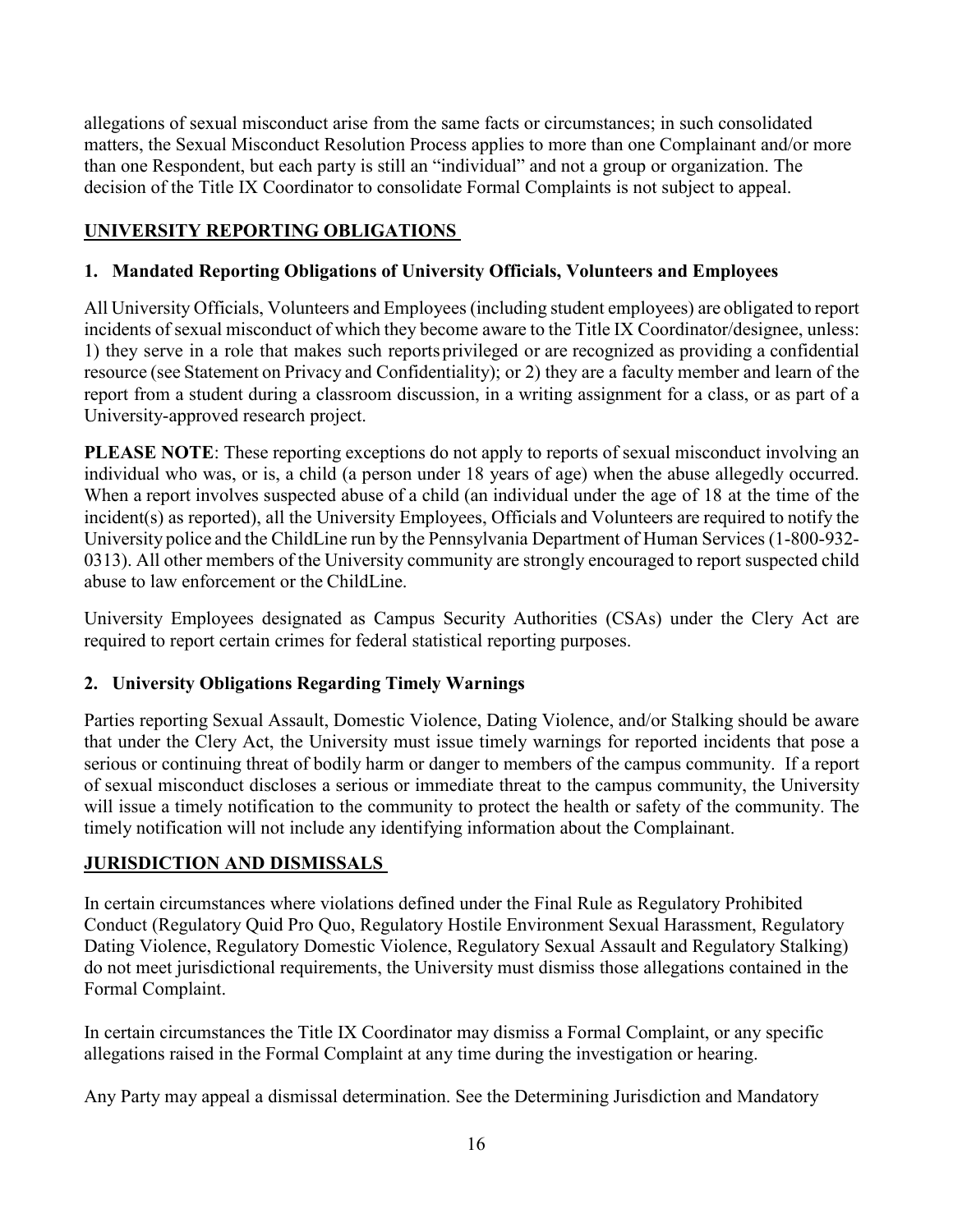Dismissal for Certain Allegations under the Sexual Misconduct Resolution Process Section for more information.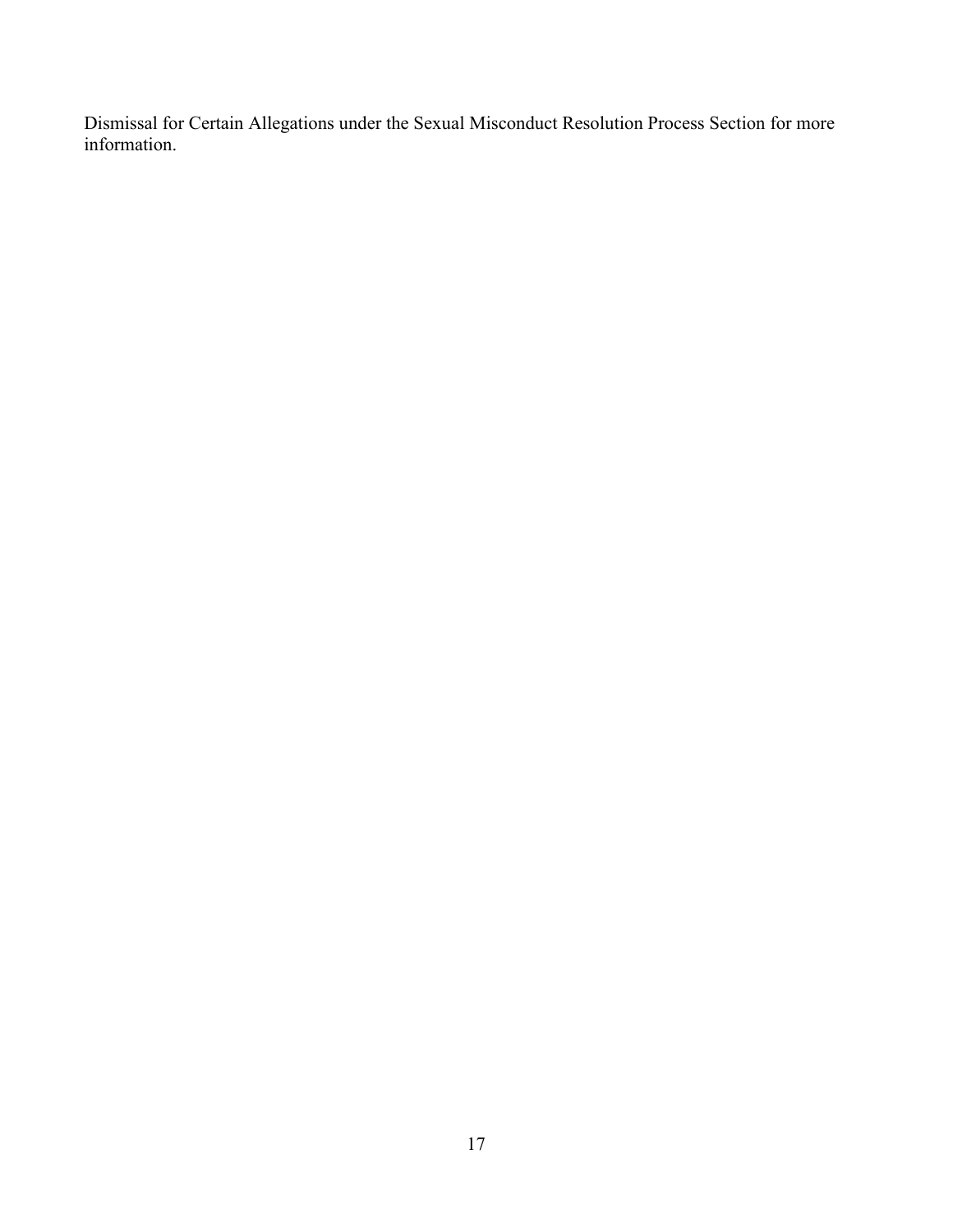### <span id="page-17-0"></span>**EMERGENCY REMOVAL FOR STUDENTS**

- **1.** The University retains the authority to remove a Respondent from its Education Programs or Activities on an emergency basis. This action is also referred to as an emergency removal.
- **2.** Before imposing an emergency removal on a student Respondent, the University will:
	- A. undertake an individualized safety and risk analysis; and
	- B. determine that an immediate threat to the physical health or safety of any student or other individual arising from the allegations of covered sexual misconduct justifies a removal.
- **3.** If the University imposes an emergency removal on a student Respondent, the University will provide the Respondent with notice and an opportunity to challenge the decision immediately following the removal.
	- A. The University will provide written notice of the emergency removal and applicable charges.
	- B. The University will provide an opportunity for the Respondent to appeal that decision to an appropriate Hearing Officer or designee within 10 days of the imposition of the emergency removal.
	- C. The designated University Hearing Officer will hear the evidence and determine whether there is sufficient evidence to support the conclusion that the Respondent poses an immediate threat to the physical health or safety of any student or other individual arising from the allegations of covered sexual misconduct and that, based on that threat, removal is the appropriate course of action.
- **4.** If the University learns of evidence that demonstrates that the emergency action is no longer justified after the emergency removal is imposed against a student Respondent, the University will take prompt action to rescind the emergency removal.
- **5.** All emergency removals will also comply with requirements under Chapter 505 of Title 22 of the Pennsylvania Code concerning Student Personnel.

## <span id="page-17-1"></span>**ADMINISTRATIVE LEAVE FOR EMPLOYEES**

The University retains the authority to place Employees on administrative leave consistent with applicable requirements of relevant University policies and collective bargaining agreements.

## <span id="page-17-2"></span>**INFORMAL RESOLUTION PROCESS**

Informal means of resolution, such as mediation, may be used as an alternative to the formal investigation and hearing procedures. Informal resolution is a voluntary process and may be used only where a Formal Complaint has been filed. Upon written agreement of all parties, informal resolution may be initiated at any time prior to finding of responsibility in a hearing, and may be terminated at any time prior to final resolution. If the informal process is terminated, the Sexual Misconduct Resolution Process, which includes an investigation and hearing, will proceed. Once a final resolution has been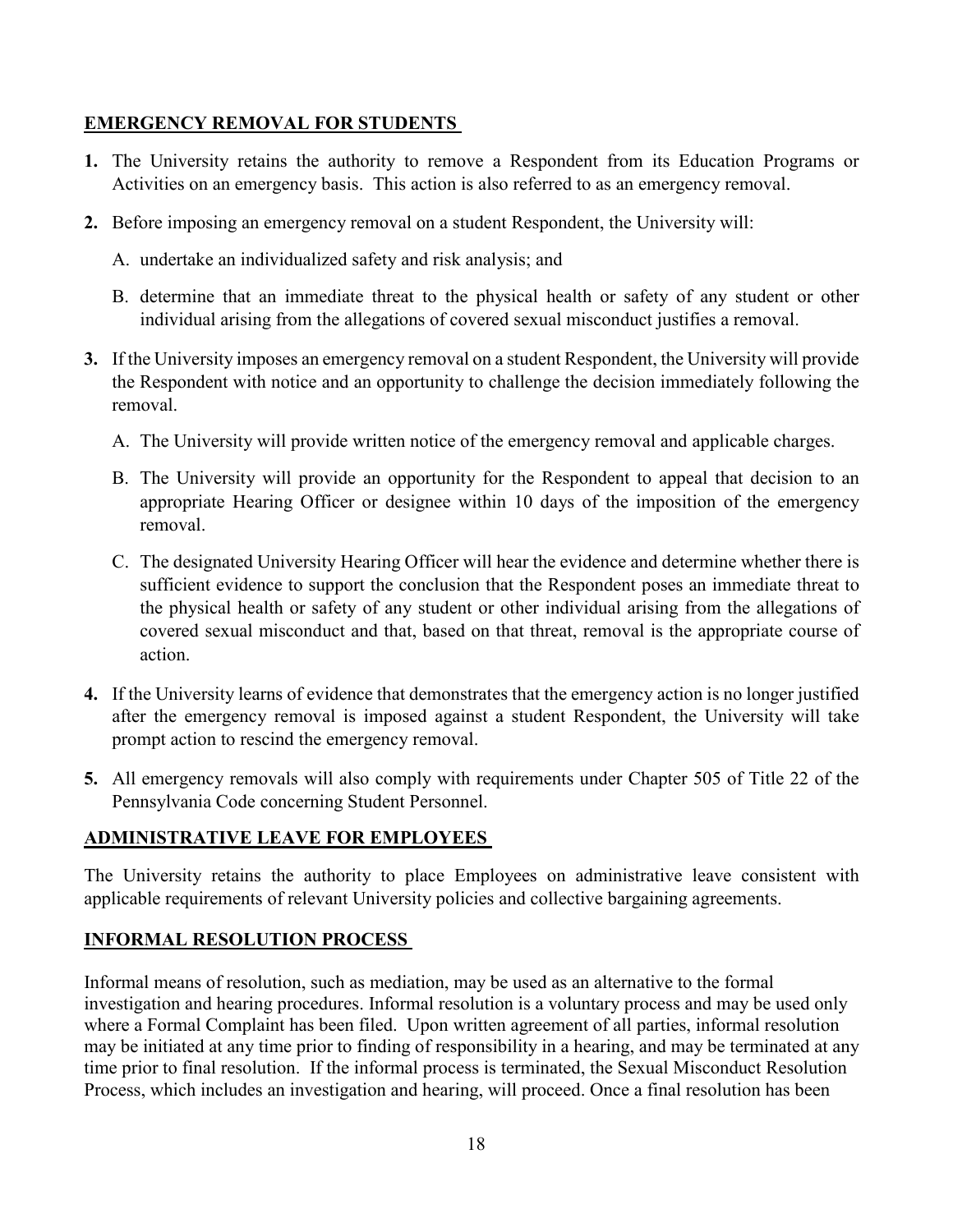reached and documented and signed by all parties, the resolution cannot be appealed.

Informal resolution may not be utilized when a Student files a Formal Complaint against a University Employee, Volunteer or Official under this Policy.

### <span id="page-18-1"></span><span id="page-18-0"></span>**SEXUAL MISCONDUCT RESOLUTION PROCESS**

#### **1. Formal Complaint**

The Sexual Misconduct Resolution Process is initiated by a Complainant providing the Title IX Coordinator a written, signed Formal Complaint describing the facts alleged. See the section titled Filing a Formal Complaint above.

#### <span id="page-18-2"></span>**2. Notice of Allegations**

The Title IX Coordinator will draft and provide a written Notice of Allegations to any Party alleged to have violated this Policy. Such notice will occur as soon as practicable, but no more than 10 days, after the University receives a Formal Complaint of the allegations, if there are no extenuating circumstances.

The Notice of Allegations will include the following:

- A. Notice of the University's Sexual Misconduct Resolution Process including any Informal Resolution process and a hyperlink to a copy of the process.
- B. Notice of the allegations potentially constituting violations(s) of any University policy, and sufficient details known at the time the Notice of Allegations is issued, such as the identities of the parties involved in the incident, if known, including the Complainant; the conduct allegedly constituting a policy violation; and the date and location of the alleged incident, if known.
- C. A statement that the Respondent is presumed not responsible for the alleged conduct and that a determination regarding responsibility is made at the conclusion of the hearing.
- D. A statement that the Parties may have an Advisor of their choice.
- E. A statement that before the conclusion of the investigation, the Parties may inspect and review evidence obtained as part of the investigation that is directly related to the allegations raised in the Formal Complaint, including the evidence upon which the University does not intend to rely in reaching a determination regarding responsibility, and evidence that both tends to prove or disprove the allegations, whether obtained from a Party or other source.
- F. Individuals are prohibited from knowingly filing a false report or making misrepresentations. If, following an investigation and hearing as appropriate under applicable policy, a person is found to have willfully filed a bad faith report or made misrepresentations as part of a resolution process, the party may be subject to appropriate Disciplinary Sanctions under the Code of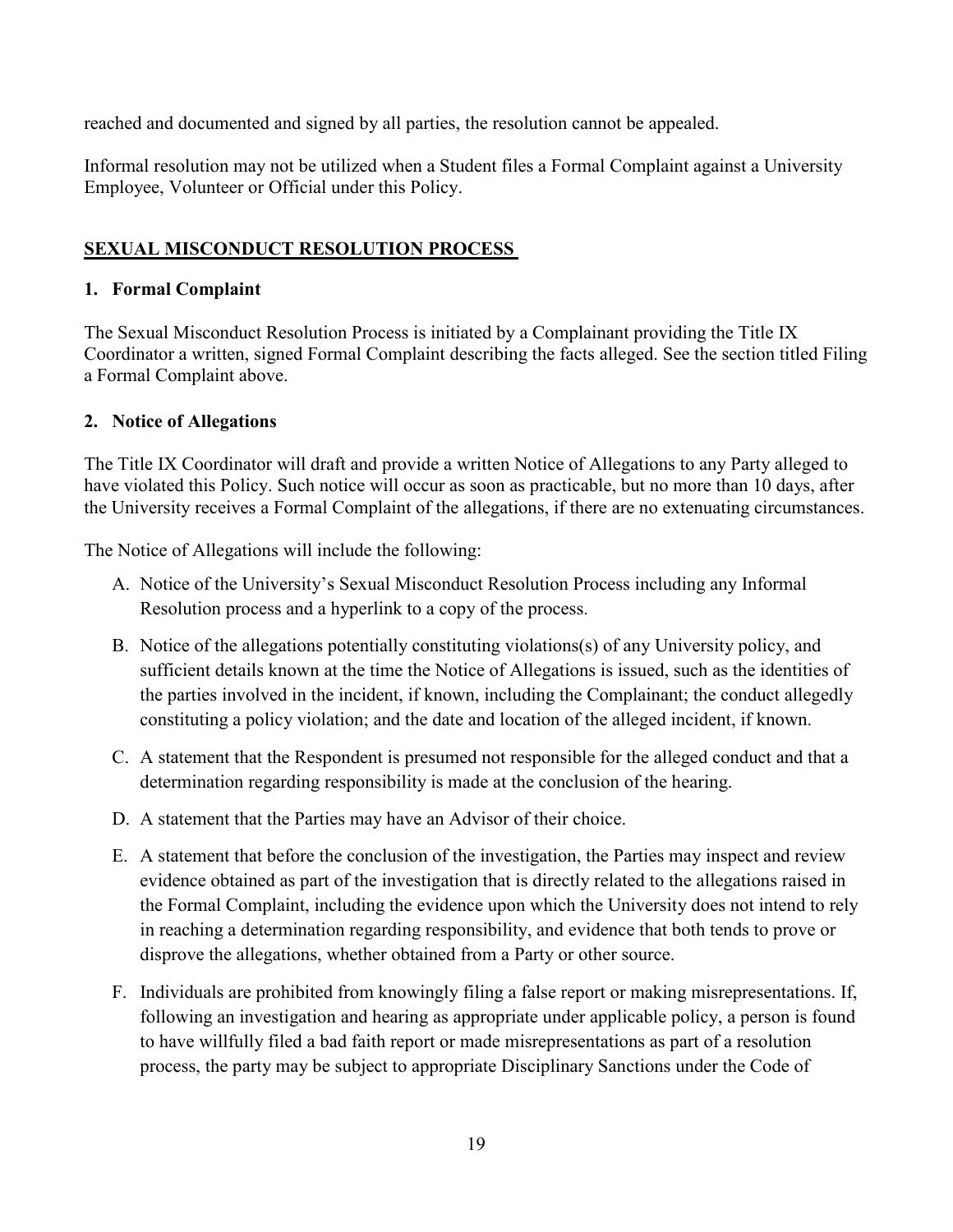Conduct in the case of Students or other relevant University policy in the case of Officials, Employees or Volunteers.

The Parties will be notified by their University email accounts if they are a Student or Employee, and by other reasonable means if they are neither.

The University will provide sufficient time for the Parties to review the Notice of Allegations and prepare a response before any initial interview.

## <span id="page-19-0"></span>**3. Determining Jurisdiction and Mandatory Dismissal for Certain Allegations**

For alleged violations of Regulatory Prohibited Conduct (Regulatory Quid Pro Quo, Regulatory Hostile Environment Sexual Harassment, Regulatory Dating Violence, Regulatory Domestic Violence, Regulatory Sexual Assault and Regulatory Stalking) the following elements will be determined in the reasonable determination of the Title IX Coordinator:

- A. The conduct is alleged to have occurred in the United States;
- B. The conduct is alleged to have occurred in the University's Education Program or Activity; and
- C. The alleged conduct, if true, would constitute covered Regulatory Prohibited Conduct, as defined in this Policy.

If all of the elements are met, the University will investigate the allegations under the processes set forth in this Policy. If any one of these elements is not met, the Title IX Coordinator will notify the parties the specific allegation contained in the Formal Complaint does not meet the required jurisdictional requirements under the Final Rule and is being dismissed. Any Party may appeal a dismissal using the process set forth in the Appeals section below. Dismissal of any violations constituting Regulatory Prohibited Conduct will not affect the University's ability to proceed with an investigation of charges categorized as Non-Regulatory or other charges under this Policy or any other University Policy.

### <span id="page-19-1"></span>**4. Discretionary Dismissals for All Allegations**

The Title IX Coordinator may dismiss a Formal Complaint brought under this Policy, or any specific allegations raised within that Formal Complaint, at any time during the investigation or hearing, if:

- A. A Complainant notifies the Title IX Coordinator in writing that they would like to withdraw the Formal Complaint or any allegations raised in the Formal Complaint;
- B. The Respondent is no longer enrolled in, associated with or employed by the University; or,
- C. If specific circumstances prevent the University from gathering evidence sufficient to reach a determination regarding the Formal Complaint or allegations within the Formal Complaint.

Any Party may appeal a dismissal using the process set forth in the Appeals section below.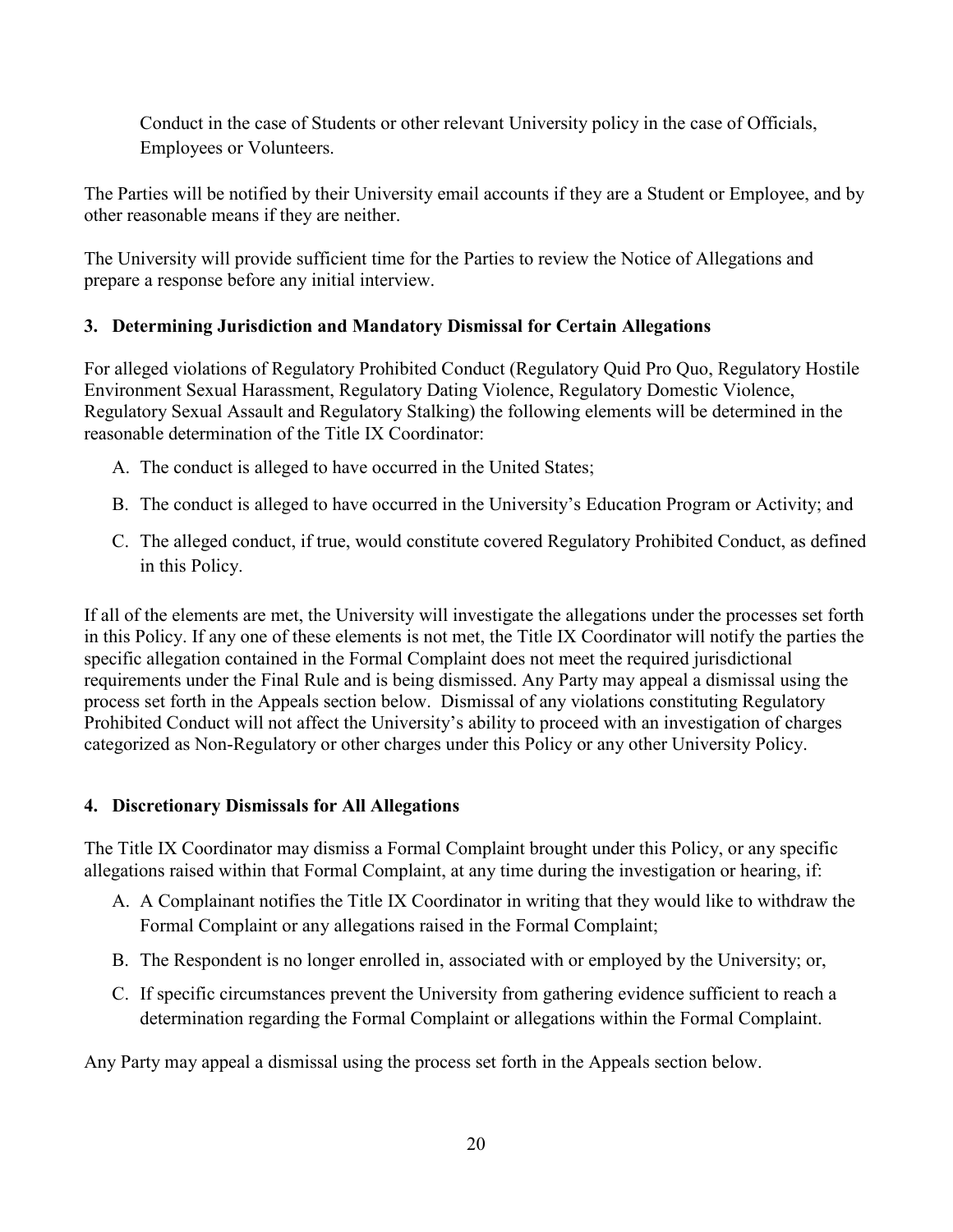### <span id="page-20-0"></span>**5. Allegations Potentially Falling Under Two Policies**

If a Formal Complaint against a Respondent who is a Student contains allegations of a violation of any of the listed Sexual Misconduct Violations in this Policy, as well as any other violation in the Student Code of Conduct, the Sexual Misconduct Resolution Process set forth in this Policy will be applied in the investigation and adjudication of all of the allegations. If all of the alleged Sexual Misconduct Violations of this Policy are dismissed, and the remaining underlying allegations, if true, would violate another University policy or the University's Student Code of Conduct, the matter may be referred for further action by the University's Office of Student Conduct, as appropriate.

If a Formal Complaint against a Respondent who is an Employee contains allegations of violations of Regulatory Prohibited Conduct (Regulatory Quid Pro Quo, Regulatory Hostile Environment Sexual Harassment, Regulatory Dating Violence, Regulatory Domestic Violence, Regulatory Sexual Assault and Regulatory Stalking), the Sexual Misconduct Resolution Process set forth in this Policy will be applied in the investigation and adjudication of those allegations. For all other allegations, the University will follow applicable requirements in University policies and relevant collective bargaining agreements for resolution of the other allegations contained in the Formal Complaint.

If a Formal Complaint against a Respondent who is an Official or Volunteer contains any allegations under this Policy, the University or System will follow applicable requirements in University or System policies or procedures and standards for resolution of the allegations contained in the Formal Complaint.

#### <span id="page-20-1"></span>**6. Notice of Dismissal**

Upon reaching a decision that any specific allegation contained in the Formal Complaint will be dismissed, the University will promptly send written notice of the dismissal and the reason for the dismissal, simultaneously to the parties through their institutional or other provided email account. It is the responsibility of parties to maintain and regularly check their email accounts.

#### <span id="page-20-2"></span>**7. Investigation**

### <span id="page-20-3"></span>**A. General Rules of Investigations**

The Title IX Coordinator and/or an Investigator designated by the Title IX Coordinator will perform an investigation of the conduct alleged under a reasonably prompt timeframe, following issuance of the Notice of Allegations.

The University and not the Parties, has the burden of proof and the burden of gathering evidence, i.e., the responsibility of showing a violation of this Policy has occurred. Either party may decide not to share their account of what occurred or may decide not to participate in an investigation or hearing. This does not shift the burden of proof away from the University and does not indicate responsibility.

The University cannot access, consider, or disclose medical records without a waiver from the party (or parent, if applicable) to whom the records belong or of whom the records include information. The University will provide an equal opportunity for the parties to present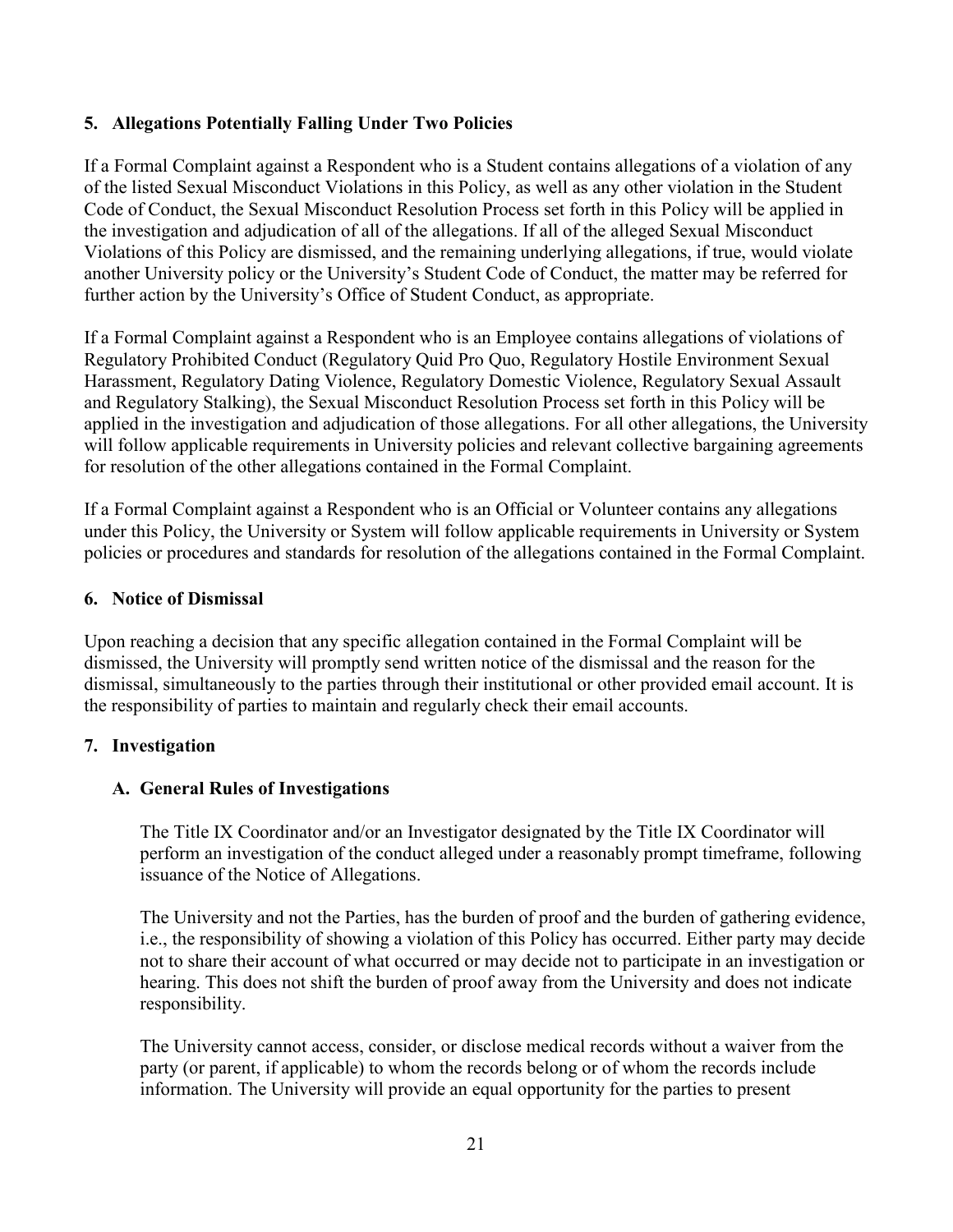witnesses, including fact and expert witnesses, and other inculpatory and exculpatory evidence, (i.e., evidence that tends to prove and disprove the allegations). See Inspection and Review of Evidence section below.

### <span id="page-21-0"></span>**B. Inspection and Review of Evidence**

Prior to the completion of the investigation, the parties will have an equal opportunity to inspect and review the evidence obtained through the investigation. The purpose of the inspection and review process is to allow each party the equal opportunity to meaningfully respond to the evidence prior to issuance of the investigation report.

Evidence that will be available for inspection and review by the parties will be any evidence that is directly related to the allegations raised in the Formal Complaint. It will include any:

- 1) Evidence that is relevant, even if that evidence does not end up being relied upon by the Decision Maker(s)/Hearing Officer(s) in making a determination regarding responsibility;
- 2) inculpatory or exculpatory evidence (i.e., evidence that tends to prove or disprove the allegations) that is directly related to the allegations, whether obtained from a Party or other source.

The University will send the evidence to each Party and each Party's Advisor, if any, to inspect and review through an electronic format or a hard copy. The University is not under an obligation to use any specific process or technology to provide the evidence and shall have the sole discretion in terms of determining format and any restrictions or limitations on access.

The Parties will have 10 days to inspect and review the evidence and submit a written response by email to the Investigator. This response should include any new or additional evidence the Party would like the Investigator to consider. The University will provide copies of the Parties' written responses, and any new or additional evidence provided, to the other Party and their Advisor. The other Party will have 5 days to inspect, review, and respond to the new or additional evidence through a written response to the Investigator. The University will provide copies of the Party's supplemental written response to the other Party and their Advisor.

The Investigator will consider the parties' written responses before completing the Investigative Report. Parties may request a reasonable extension of the time to submit a written response, which may be denied in the sole discretion of the Investigator, in consultation with the Title IX Coordinator.

The Investigator has 10 days to generate a report or after the responses to additional evidence are due or, alternatively, may provide the Parties and their Advisors with written notice extending the investigation and explaining the reason for the extension.

The parties and their Advisors are encouraged not to disseminate the Investigative Report or photograph or otherwise copy any of the evidence subject to inspection and review or use such evidence for any purpose unrelated to the Sexual Misconduct Resolution Process.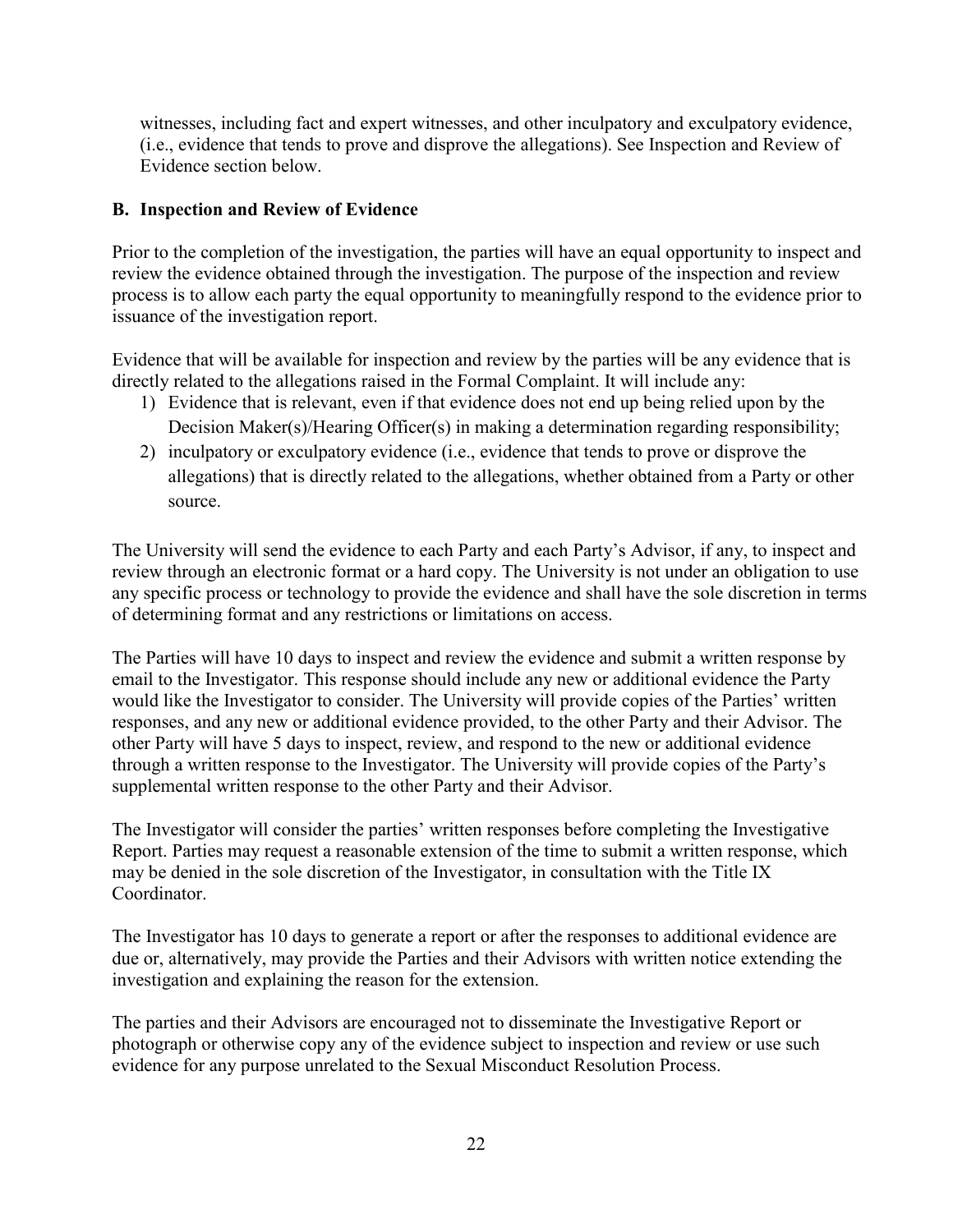Any evidence subject to inspection and review will be available at any hearing, including for purposes of cross-examination.

### **C. Investigative Report**

The Investigator will create an Investigative Report that fairly summarizes relevant evidence.

The Investigative Report is not intended to catalog all evidence obtained by the Investigator, but only to provide a fair summary of that evidence.

Only relevant evidence (including both inculpatory and exculpatory – i.e., tending to prove and disprove the allegations - relevant evidence) will be referenced in the Investigative Report.

Evidence obtained in the investigation that is determined in the reasoned judgment of the Investigator not to be directly related to the allegations in the Formal Complaint will be included in the appendices to the investigative report.

### **D. Ongoing Notice**

If, in the course of an investigation, the University decides to investigate allegations about either Party that are not included in the Notice of Allegations and are otherwise covered Sexual Misconduct Violations falling within this Policy or other violations of the University's Student Code of Conduct, the University will notify the Parties of the additional allegations by their University email accounts or other reasonable means.

The Parties will be provided sufficient time to review the additional allegations to prepare a response before any initial interview regarding those additional charges.

### <span id="page-22-0"></span>**8. General Rules of Hearings**

#### <span id="page-22-1"></span>**A. Notice of Hearing**

No less than 10 days prior to the hearing, the Office of Student Conduct will send written notice of the hearing to the Parties. The Parties will be notified by their University email accounts or by other reasonable means. Once mailed, emailed, and/or received in-person, notice will be presumptively delivered.

The Notice of Hearing will contain:

- 1) A description of the alleged violation(s), a list of all policies allegedly violated, a description of the applicable procedures, and a statement of the potential Disciplinary Sanctions actions that could result.
- 2) The time, date, and location of the hearing.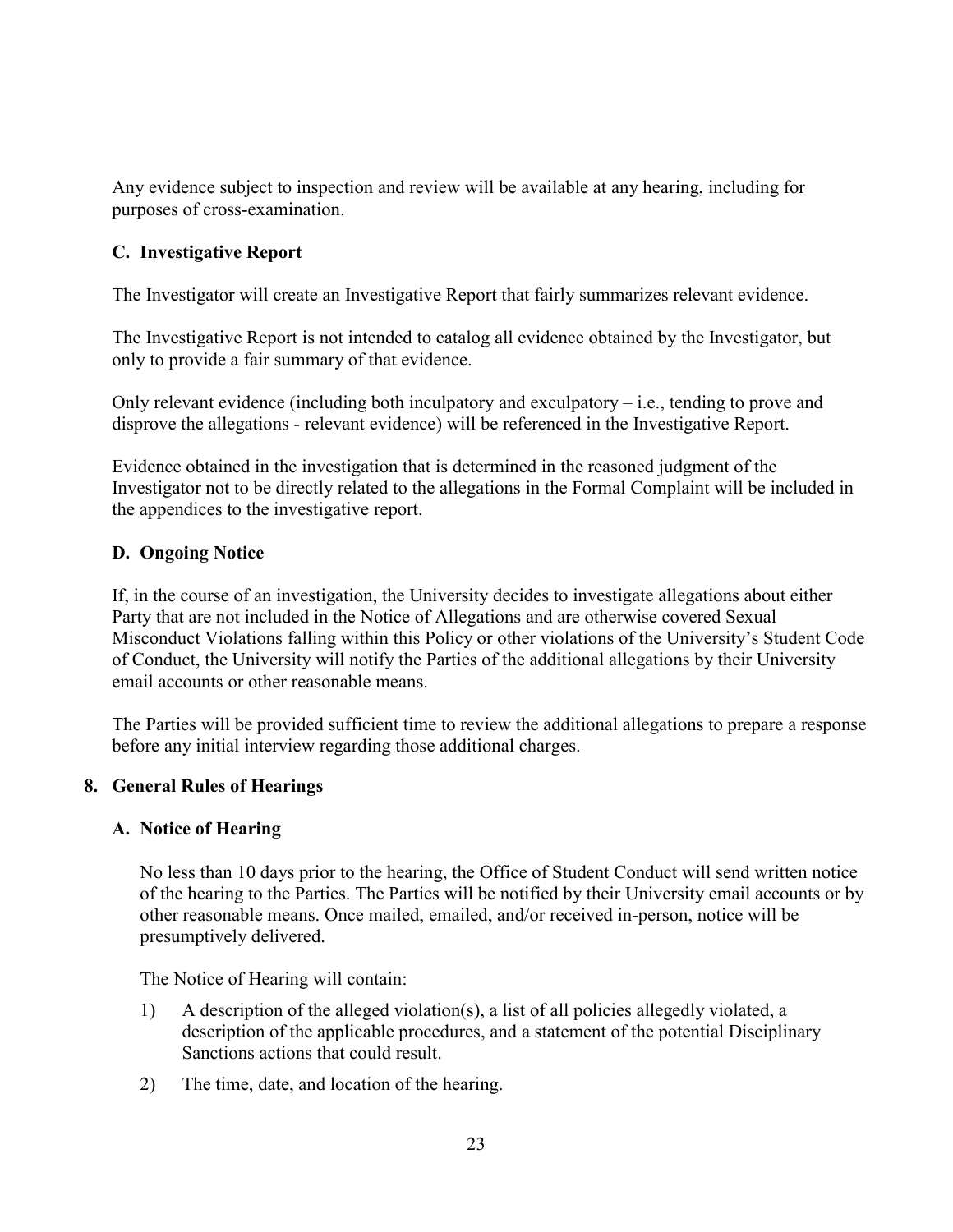- 3) Information about the option for the hearing to occur with the parties located in separate rooms using technology that enables the Decision Maker(s)/Hearing Officer(s) and Parties to see and hear a Party or Witness answering questions. Parties should inform the Office of Student Conduct of any desire to have the hearing occur in separate rooms at least 3 days prior to the hearing to ensure appropriate technology is in place.
- 4) Information on how the hearing will be recorded and on access to the recording for the Parties after the hearing.
- 5) A copy of the rules of decorum for all hearing participants.
- 6) A list of the Decision Makers and/or Hearing Facilitator who will attend the hearing, along with an invitation to object to any actual or perceived conflicts of interest or bias of the Decision Maker(s)/Hearing Officer(s) prior to the hearing.
- 7) A statement that if any Party or Witness does not appear at the scheduled hearing, the hearing may be held in their absence, and the testimony or any statements provided by the Party or Witness prior to the hearing will not be considered by the Decision Maker.
- 8) Notification that the parties may have the assistance of an Advisor of their choice at the hearing and will be required to have one present for any questions they may desire to ask of the other Party or Witnesses. The Party should notify the Office of Student Conduct in advance of the hearing if they do not have an Advisor, and the University will appoint one. Each party must have an Advisor present.
- 9) A copy of all the materials provided to the Decision Maker(s)/Hearing Officer(s) about the matter and the opportunity to provide a written response in advance of the hearing.
- 10) Information regarding who to contact to arrange any disability accommodations, language assistance, and/or interpretation services that may be needed at the hearing.
- 11) For compelling reasons, the Office of Student Conduct may reschedule the hearing.

### <span id="page-23-0"></span>**B. Hearing**

The University will not issue a Disciplinary Sanction arising from an allegation of a violation of this Policy without holding a hearing*,* unless otherwise resolved through an informal resolution process or an alternate process permitted under this Policy. If the University determines a hearing is necessary, the Parties cannot waive the right to a hearing.

The University may still proceed with the hearing in the absence of a Party, and may reach a determination of responsibility in their absence. The University will not threaten, coerce, intimidate, or discriminate against the Party in an attempt to secure the Party's participation.

If a Party does not participate in a hearing or submit to cross-examination in the hearing, the Decision Maker(s)/Hearing Officer(s) may not rely on any "statement" by that Party. See Cross Examination section below.

The Decision Maker(s)/Hearing Officer(s) cannot draw an inference about the determination regarding responsibility based solely on a Party's absence from the hearing or refusal to answer cross examination or other questions.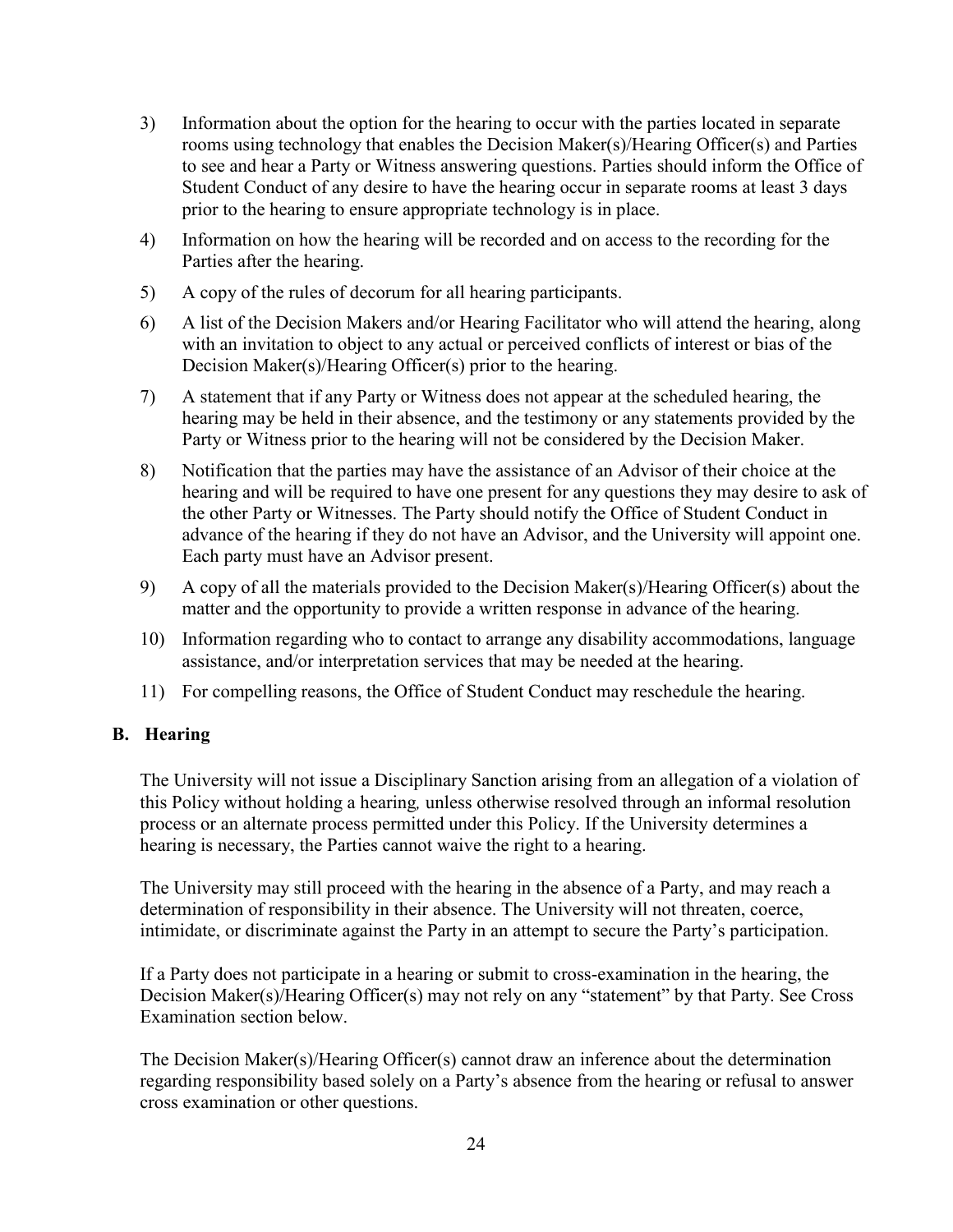The hearing may be conducted with all Parties physically present in the same geographic location, or, at the University's discretion, any or all Parties, Witnesses, and other participants may appear at the hearing virtually through video conferencing technology. This technology will enable participants simultaneously to see and hear each other. At its discretion, the University may delay or adjourn a hearing based on technological errors.

All proceedings will be recorded through audio recording. That recording or transcript will be made available to the Parties for inspection and review upon request.

### <span id="page-24-0"></span>**C. Continuances or Granting Extensions**

The University may determine that multiple sessions or a continuance (i.e., a pause on the continuation of the hearing until a later date or time) is needed to complete a hearing. If so, the University will notify all participants and endeavor to accommodate all participants' schedules and complete the hearing as promptly as practicable.

#### <span id="page-24-1"></span>**D. Participants in the Hearing**

Hearings are not public, and the only individuals permitted to participate in the hearing are as follows:

- 1) The Decision Maker(s)/Hearing Officer(s)
- 2) The Hearing Chair
- 3) Hearing facilitators
- 4) University personnel
- 5) The Parties
- 6) Advisor of choice or provided by the University for each Party
- 7) Witnesses
- 8) Any individuals necessary to provide interpretation or other support services associated with reasonable accommodations to facilitate participation in the hearing.

The Decision Maker(s)/Hearing Officer(s) will not have a conflict of interest or bias in favor of or against Complainants or Respondents generally, or in favor or against the Parties to the particular case. The Parties will have an opportunity to raise any objections regarding a Decision Maker's actual or perceived conflicts of interest or bias at the beginning of the hearing.

Parties and Witnesses cannot be compelled to participate in the hearing, and have the right not to participate in the hearing free from retaliation.

#### <span id="page-24-2"></span>**E. Hearing Procedures**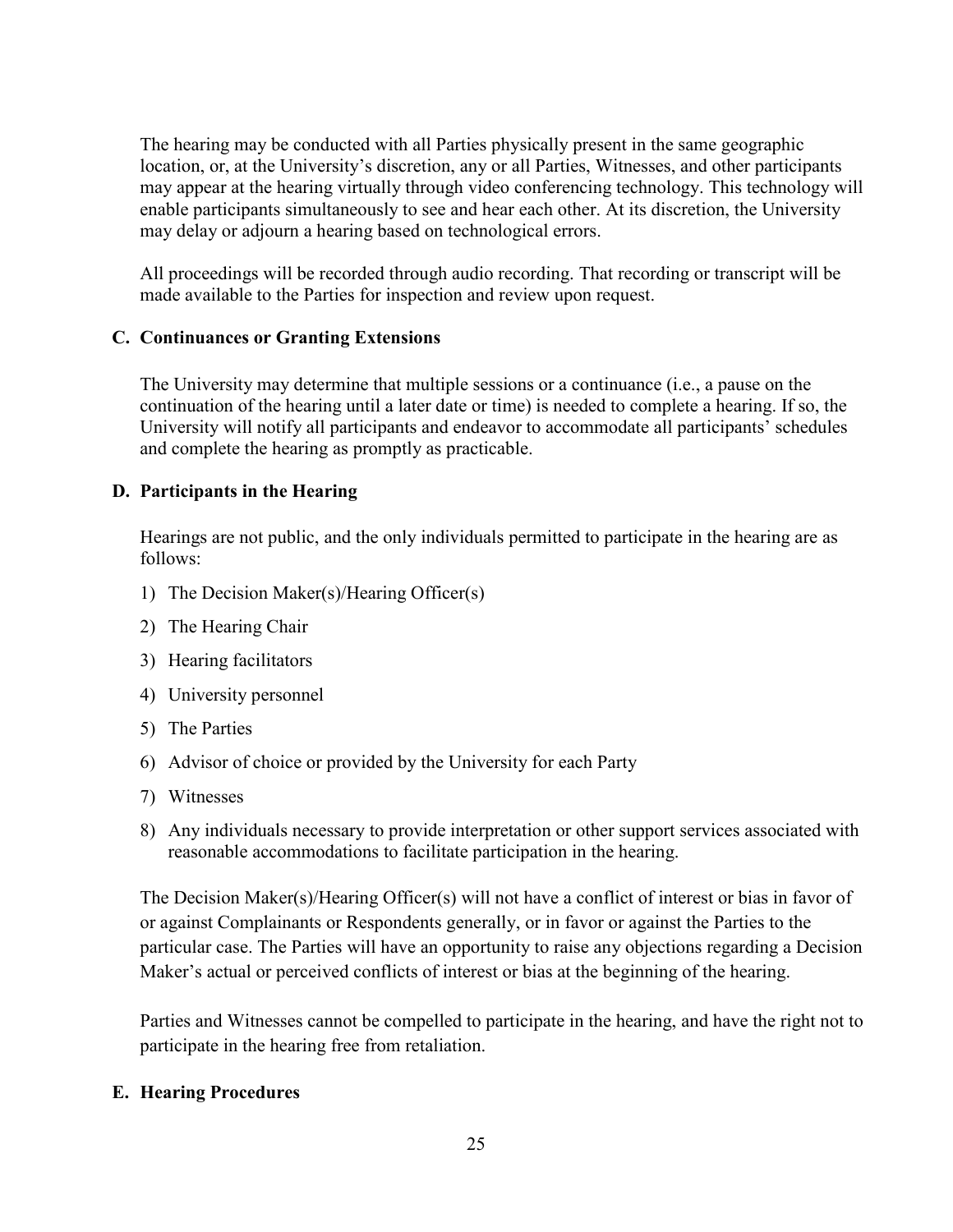For all hearings conducted under this Policy, the procedure will be as follows:

- 1) Hearing Chair will open and establish rules and expectations for the hearing.
- 2) The Parties will each be given the opportunity to provide opening statements.
- 3) The Investigator will present a summary of the final investigation report, including items that are and are not contested. The Investigator will be subject to questioning by the Decision Maker(s)/Hearing Officer(s) and the Parties (through their Advisors). The Investigator should not be asked their opinion on credibility, recommended findings or determinations. If such information is introduced, the Hearing Chair will direct that it be disregarded.
- 4) Hearing Chair and Hearing Panel Members will ask questions of the Parties and Witnesses.
- 5) Parties will be given the opportunity for cross-examination after Decision Maker(s)/Hearing Officer(s) conduct(s) its initial round of questioning See Cross-Examination Procedure below.
- 6) During the Parties' cross-examination, Hearing Chair will have the authority to pause crossexamination at any time for the purposes of asking Decision Maker(s)/Hearing Officer(s)] own follow up questions; and any time necessary in order to enforce order for the hearing or the established rules of decorum. If an Advisor does not comply with the established rules of decorum, may provide that Party with a different Advisor to conduct cross-examination on behalf of that Party.
- 7) Should a Party or the Party's Advisor choose not to cross-examine a Party or Witness, the Party shall affirmatively waive cross-examination through a written or oral statement to the Decision Maker(s)/Hearing Officer(s). A Party's waiver of cross-examination does not eliminate the ability of the Decision Maker(s)/Hearing Officer(s) to use statements made by the Party.

#### <span id="page-25-0"></span>**F. Relevant evidence and questions**

"Relevant" evidence and questions are those questions and evidence that tends to make an allegation of sexual misconduct more or less likely to be true. "Relevant" evidence and questions do not include the following types of evidence and questions, which are deemed "irrelevant" at all stages of any process initiated under this Policy:

- 1) Evidence and questions about the Complainant's sexual predisposition or prior sexual behavior unless:
	- a) They are offered to prove that someone other than the Respondent committed the conduct alleged by the Complainant, or
	- b) They concern specific incidents of the Complainant's prior sexual behavior with respect to the Respondent and are offered to prove Consent.
- 2) Evidence and questions that constitute, or seek disclosure of, information protected under a legally-recognized privilege including attorney-client privilege; or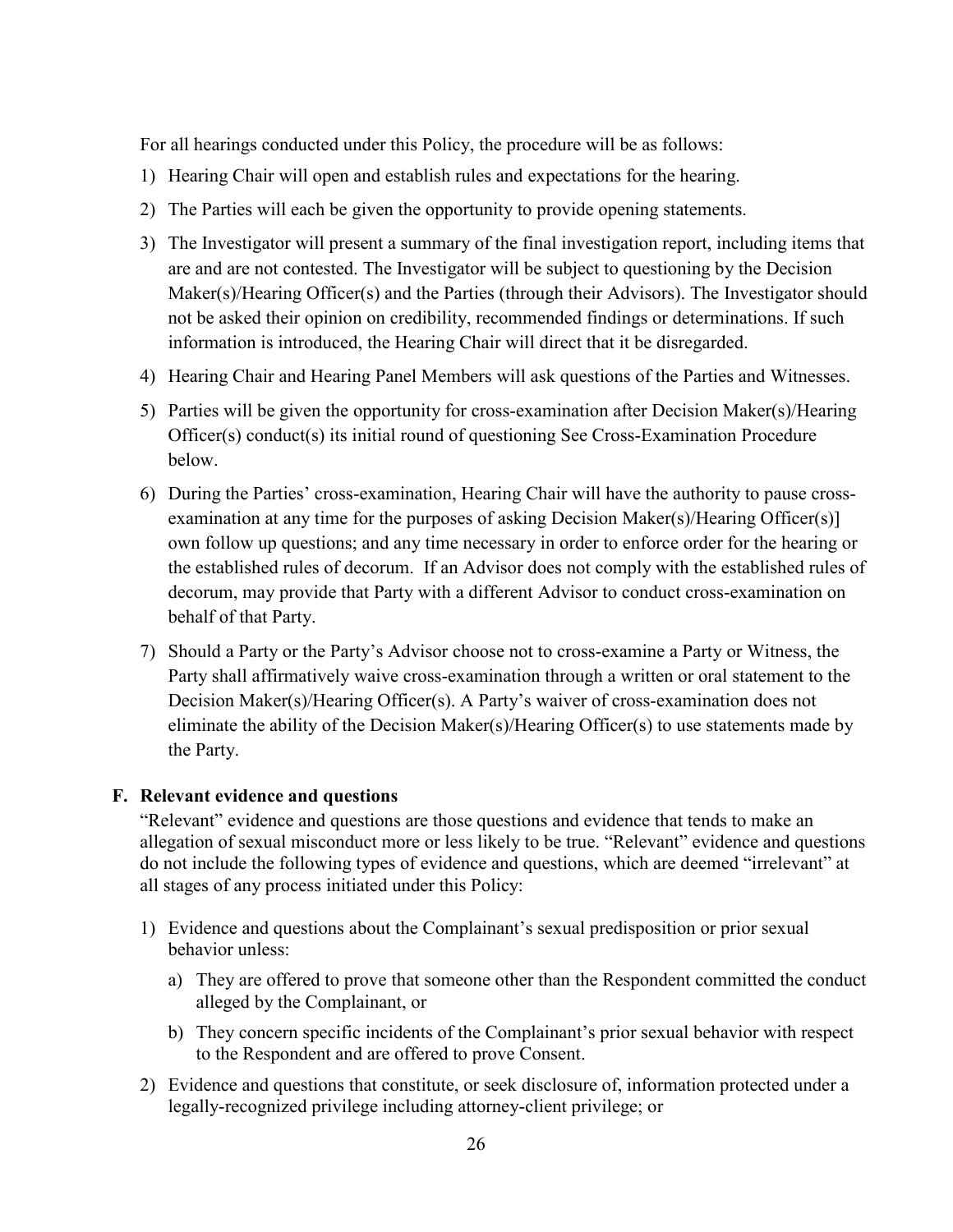3) Any party's medical, psychological, and similar records unless the party has given voluntary, written consent.

### <span id="page-26-0"></span>**G. Cross-Examination**

- 1) Each Party's Advisor may conduct cross-examination of the other Party or Parties and Witnesses and ask follow-up questions, including those challenging credibility directly, orally, and in real time.
- 2) Parties will not be permitted to personally cross-examine each other.
- 3) If a Party does not participate in a hearing, the Party's Advisor may attend and conduct crossexamination on behalf of the Party.
- 4) If neither a Party nor their Advisor appear at the hearing, the University will provide an Advisor to appear on behalf of the non-appearing Party and ask cross-examination questions.
- 5) Before any cross-examination question is answered, the Decision Maker(s)/Hearing Officer(s) will determine if the question is relevant. Cross-examination questions that are duplicative of those already asked, including by the Decision Maker(s)/Hearing Officer(s) may be deemed irrelevant if they have been asked and answered.
- 6) The Decision Maker(s)/Hearing Officer(s) must explain to the Party proposing the question any decision to exclude a question as not relevant.
- 7) If a Party or Witness does not submit to cross-examination at the hearing, the Decision Maker(s)/Hearing Officer(s) may not rely on any statement of that Party or Witness in reaching a determination regarding responsibility.
- 8) The Decision Maker(s)/Hearing Officer(s) may not draw an inference about a determination of regarding responsibility based solely on a Party's or Witness's absence from the hearing or refusal to answer cross-examination or other questions.

### <span id="page-26-2"></span><span id="page-26-1"></span>**9. Decisions**

### **A. General Considerations for Evaluating Testimony and Evidence**

- 1) While the opportunity for cross-examination is required in all hearings under this Policy, determinations regarding responsibility may be based in part, or entirely, on documentary, audiovisual, and digital evidence, as warranted in the reasoned judgment of the Decision Maker(s)/Hearing Officer(s).
- 2) Decision Maker(s)/Hearing Officer(s) shall not draw inferences regarding a Party or Witness' credibility based on the Party or Witness' status as a Complainant, Respondent, or Witness, nor shall it base its judgments in stereotypes about how a Party or Witness would or should act under the circumstances.
- 3) Generally, credibility judgments should rest on the demeanor of the Party or Witness, the plausibility of their testimony, the consistency of their testimony, and its reliability in light of corroborating or conflicting testimony or evidence.
- 4) Credibility judgments should not rest on whether a Party or Witness' testimony is nonlinear or incomplete, or if the Party or Witness is displaying stress or anxiety.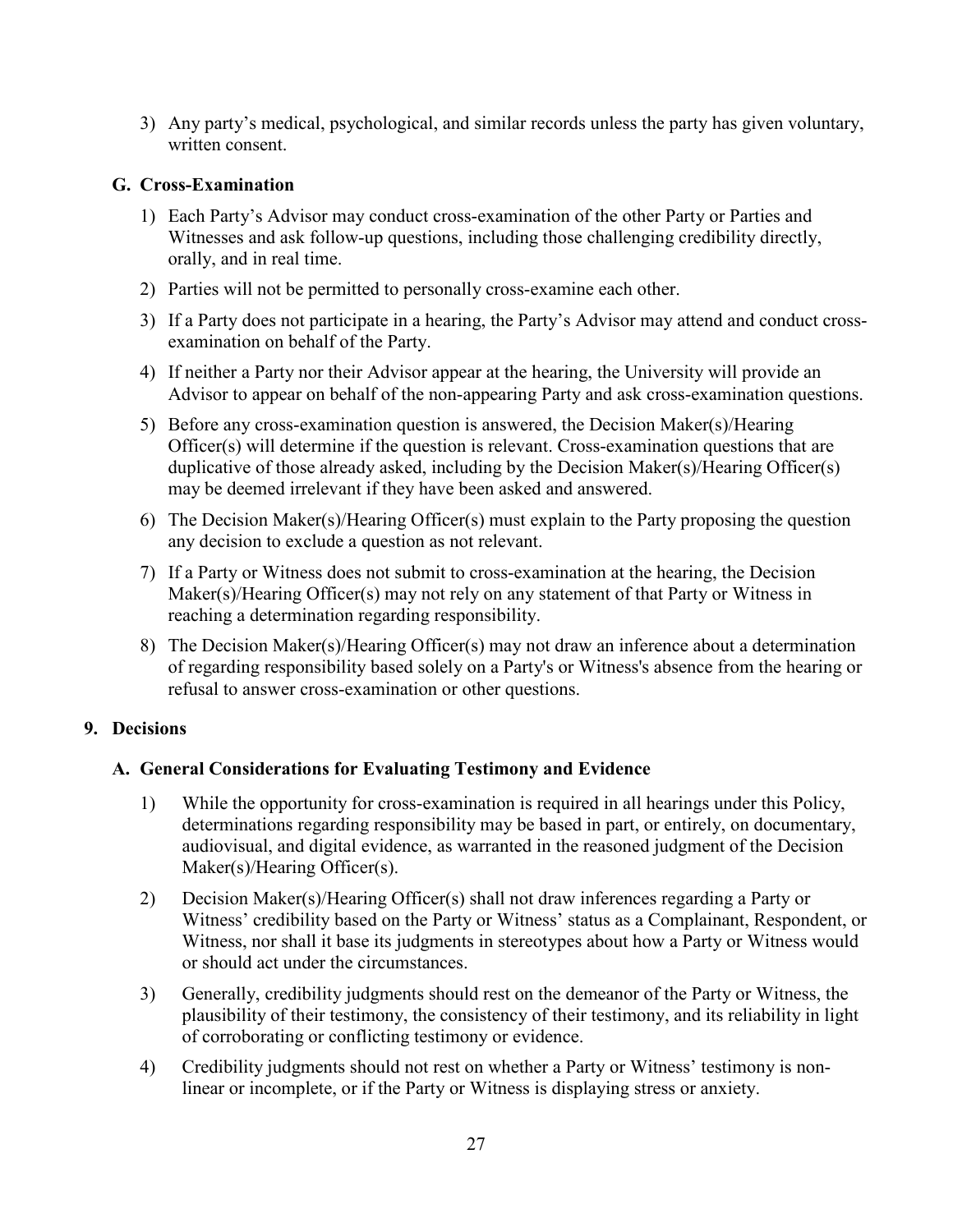- 5) Where a Party or Witness' conduct or statements demonstrate that the Party or Witness is engaging in retaliatory conduct, including but not limited to witness tampering and intimidation, the Decision Maker(s)/Hearing Officer(s) may draw an adverse inference as to that Party or Witness' credibility.
- 6) Decision Maker(s)/Hearing Officer(s) will afford the highest weight relative to other testimony to first-hand testimony by Parties and Witnesses regarding their own memory of specific facts that occurred. Both inculpatory and exculpatory (i.e., tending to prove and disprove the allegations) evidence will be weighed in equal fashion.
- 7) The Final Rule requires the University to admit and allow testimony regarding polygraph tests ("lie detector tests") and other procedures that are outside of standard use in academic and non-academic conduct processes. While the processes and testimony about them will be allowed to testify and be crossed as required by the Final Rule, the Decision Maker(s)/Hearing Officer(s) will be instructed to afford lower weight to such processes relative to the testimony of fact witnesses.
- 8) The Final Rule requires the University allow parties to call character witnesses to testify. The University does not provide for character witnesses in other proceedings. While the character witnesses will be allowed to testify and be crossed as required by the Final Rule, the Decision Maker(s)/Hearing Officer(s) will be instructed to afford very low weight to any non-factual character testimony of any Witness.

### <span id="page-27-0"></span>**B. Timeline for Decision**

If there are no extenuating circumstances, the determination regarding responsibility will be issued by the University within 10 days of the completion of the hearing.

## <span id="page-27-1"></span>**C. Finality**

The determination regarding responsibility becomes final either upon the outcome of any appeal or the expiration of the window to appeal without an appeal being requested as set forth in the Appeals section below.

### <span id="page-27-3"></span><span id="page-27-2"></span>**10. Disciplinary Sanctions Against Students**

### **A. Possible Disciplinary Sanctions**

<span id="page-27-4"></span>The University may impose the following Disciplinary Sanctions upon Students, singly or in combination: Disciplinary Probation (ranging from six weeks to ten semesters), Final Disciplinary Probation (ranging from six weeks to ten semesters), Disciplinary Suspension (ranging from one to fifteen semesters), and Disciplinary Expulsion. Sanction conditions may include off campus counseling, campus restriction(s), loss of housing, residential non-renewal or reassignment, and related educational conditions.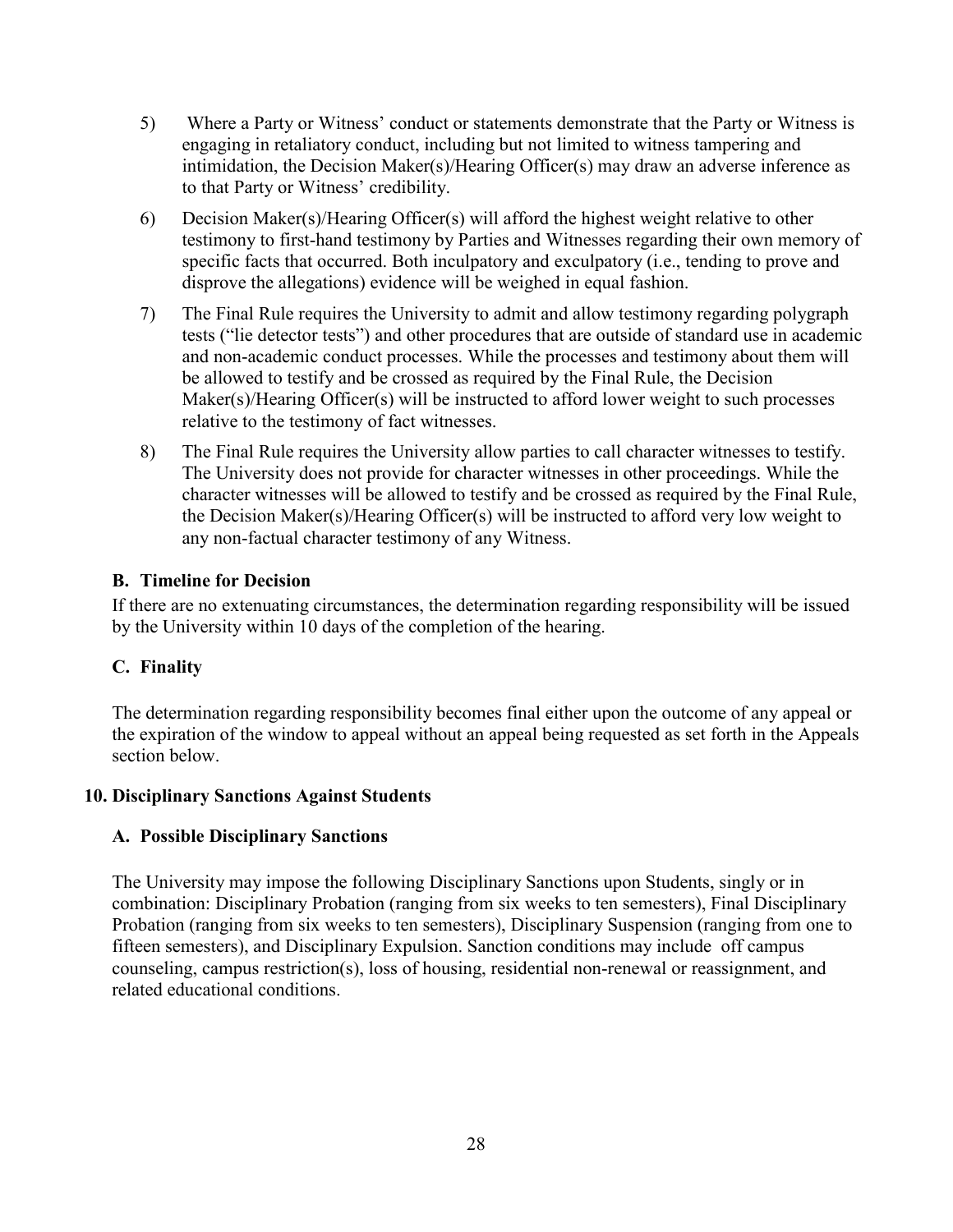#### **B. Previous Disciplinary Sanctions**

Previous Disciplinary Sanctions of any kind involving the Respondent may be considered in determining an appropriate sanction upon a determination of responsibility. This information is only considered at the sanction stage of the process.

### <span id="page-28-0"></span>**C. Timing**

The Disciplinary Sanctions will be implemented as soon as is feasible, either upon the outcome of any appeal or the expiration of the window to appeal without an appeal being requested.

### <span id="page-28-2"></span><span id="page-28-1"></span>**11. Disciplinary Sanctions Against Employees, Officials and Volunteers**

#### **A. Possible Disciplinary Sanctions**

Disciplinary Sanctions imposed on an Employee for violating this Policy, subject to an applicable collective bargaining agreement or University/System policies, may include a penalty up to and including separation from employment.

Disciplinary Sanctions imposed on an Official or Volunteer may include a penalty up to removal or the request for removal of the Official or Volunteer from their respective position.

#### <span id="page-28-3"></span>**B. Timing**

The Disciplinary Sanctions will be implemented as soon as is feasible, either upon the outcome of any appeal or the expiration of the window to appeal without an appeal being requested.

### <span id="page-28-4"></span>**12. Appeals by Where the Respondent is a Student**

- **A.** Each Party may appeal the dismissal of a Formal Complaint or any included allegations or a determination of responsibility on the following grounds:
	- 1) A procedural irregularity under the University policy or procedures that affected the hearing outcome.
	- 2) New evidence that was not reasonably available through the exercise of reasonable diligence at the time of the hearing or dismissal of the Formal Complaint that could affect the outcome of the matter.
	- 3) The Title IX Coordinator, Investigator(s), or Decision Maker(s)/Hearing Officer(s) had a conflict of interest or bias for or against an individual party, or for or against complainants or respondents in general, that affected the outcome of the matter.
	- 4) The Disciplinary Sanction imposed was grossly disproportionate to the violation.
- **B.** Appeals must be filed in writing within 5 days of being notified of the decision and must indicate the grounds for the appeal.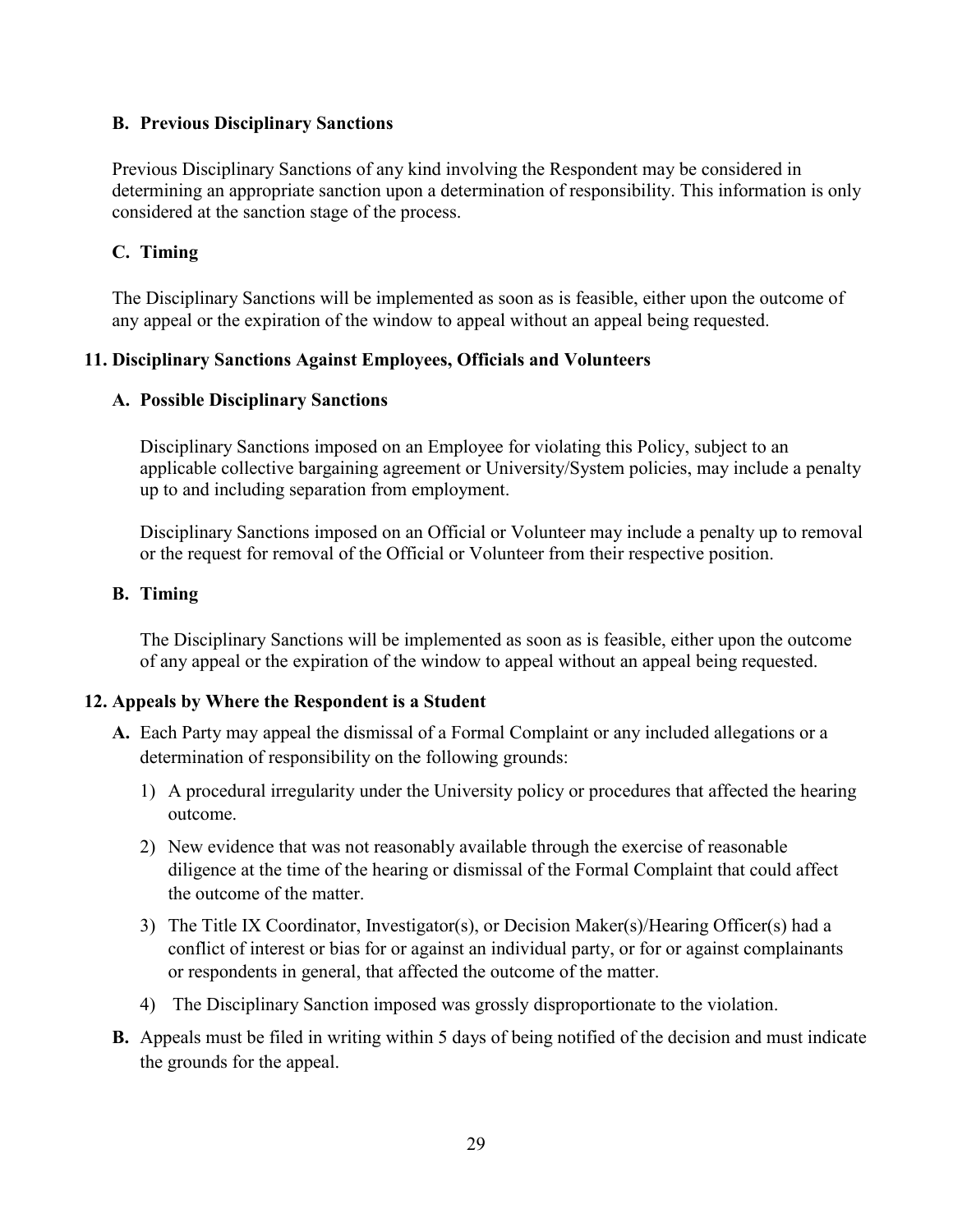- **C.** The submission of an appeal stays any Disciplinary Sanctions for the pendency of an appeal. Supportive Measures and remote learning opportunities remain available during the pendency of the appeal.
- **D.** If a party appeals, the University will notify the other party in writing of the appeal as soon as practicable, however the time for appeal shall be offered equitably to all parties and shall not be extended for any party solely because the other party filed an appeal. If the basis of the appeal is the Disciplinary Sanction imposed was grossly disproportionate to the violation, the other Party will be given 5 days to respond to the Disciplinary Sanctions basis of appeal after being notified of the appeal.
- **E.** Appeals will be decided by the University Appeals Board, who will be free of conflict of interest and bias, and will not serve as an Investigator, Title IX Coordinator, Advisor or Decision Maker/Hearing Officer in the same matter.
- **F.** The appealing party must meet its burden to demonstrate the outcome was affected by a preponderance of the evidence. The role of the University Appeals Board is not to reweigh the evidence. The University Appeals Board will confine their review to the basis of appeal alleged and may modify the sanction on the basis that the severity of the sanction is disproportionate to the violation(s). In the event a Disciplinary Sanction is modified, the other party will be notified of the modified Disciplinary Sanction.
- **G.** The outcome of appeal will be provided in writing simultaneously to both Parties, and include rationale for the decision.

### <span id="page-29-0"></span>**13. Appeals Where the Respondent is an Employee**

- **A.** Each Party may appeal the dismissal of a Formal Complaint or any included allegations or a determination of responsibility on the following grounds:
	- 1) A procedural irregularity under the University policy or procedures that affected the hearing outcome.
	- 2) New evidence that was not reasonably available through the exercise of reasonable diligence at the time of the hearing or dismissal of the Formal Complaint that could affect the outcome of the matter.
	- 3) The Title IX Coordinator, Investigator(s), or Decision Maker(s) had a conflict of interest or bias for or against an individual party, or for or against complainants or respondents in general, that affected the outcome of the matter.
- **B.** Appeals must be filed in writing within 5 days of being notified of the decision and must indicate the grounds for the appeal.
- **C.** The submission of an appeal stays any Disciplinary Sanctions for the pendency of an appeal. Supportive Measures remain available during the pendency of the appeal.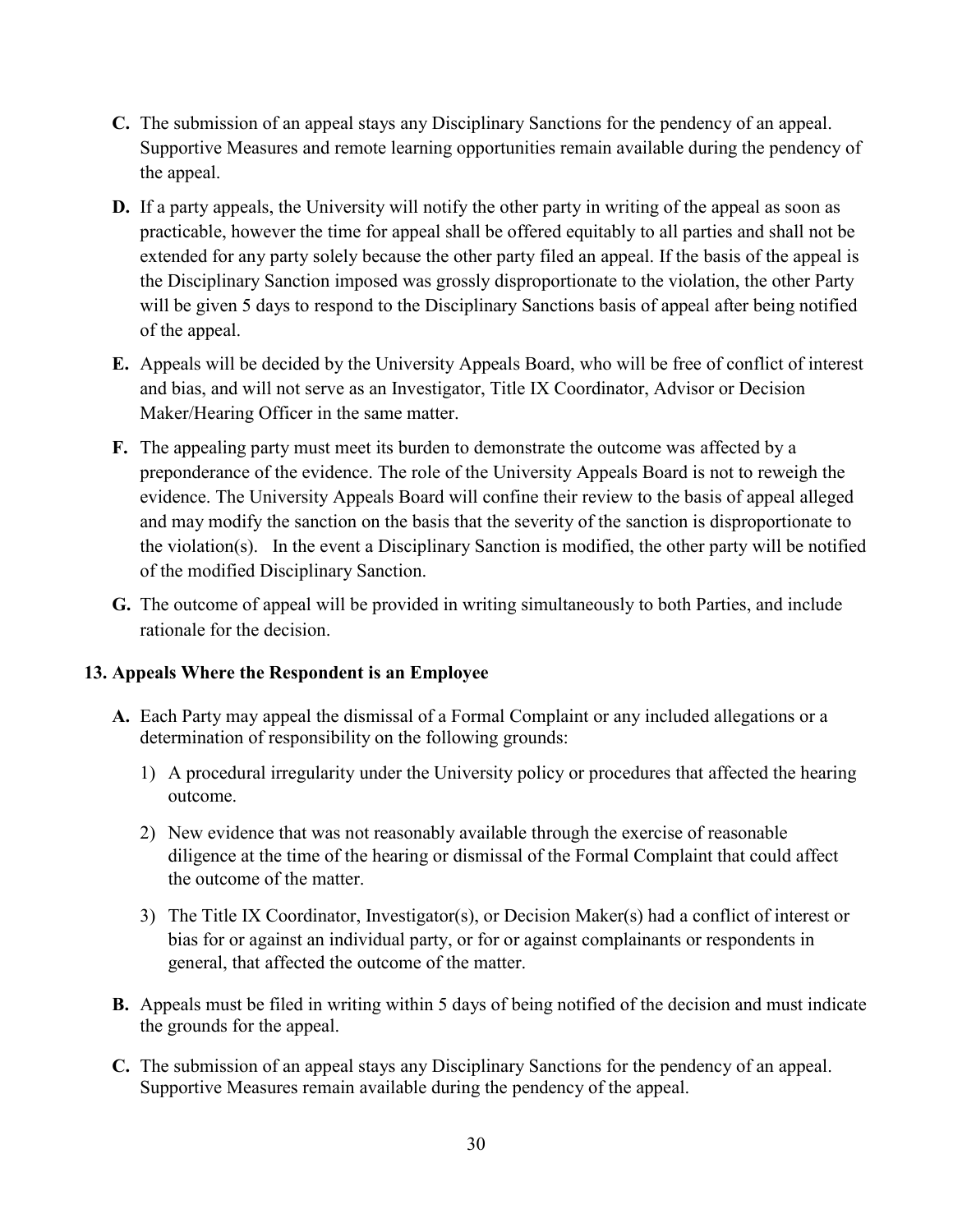- **D.** If a Party appeals, the University will notify the other Party in writing of the appeal as soon as practicable, however the time for appeal shall be offered equitably to all Parties and shall not be extended for any Party solely because the other Party filed an appeal.
- **E.** Appeals will be decided by an Appeals Board who will be free of conflict of interest and bias, and will not serve as an Investigator, Title IX Coordinator, Advisor or Decision Maker in the same matter.
- **F.** The appealing party must meet its burden to demonstrate the outcome was affected by a preponderance of the evidence. The role of an Appeals Board is not to reweigh the evidence. The Appeals Board will confine their review to the basis of appeal alleged.
- **G.** The outcome of appeal will be provided in writing simultaneously to both parties, and include rationale for the decision.